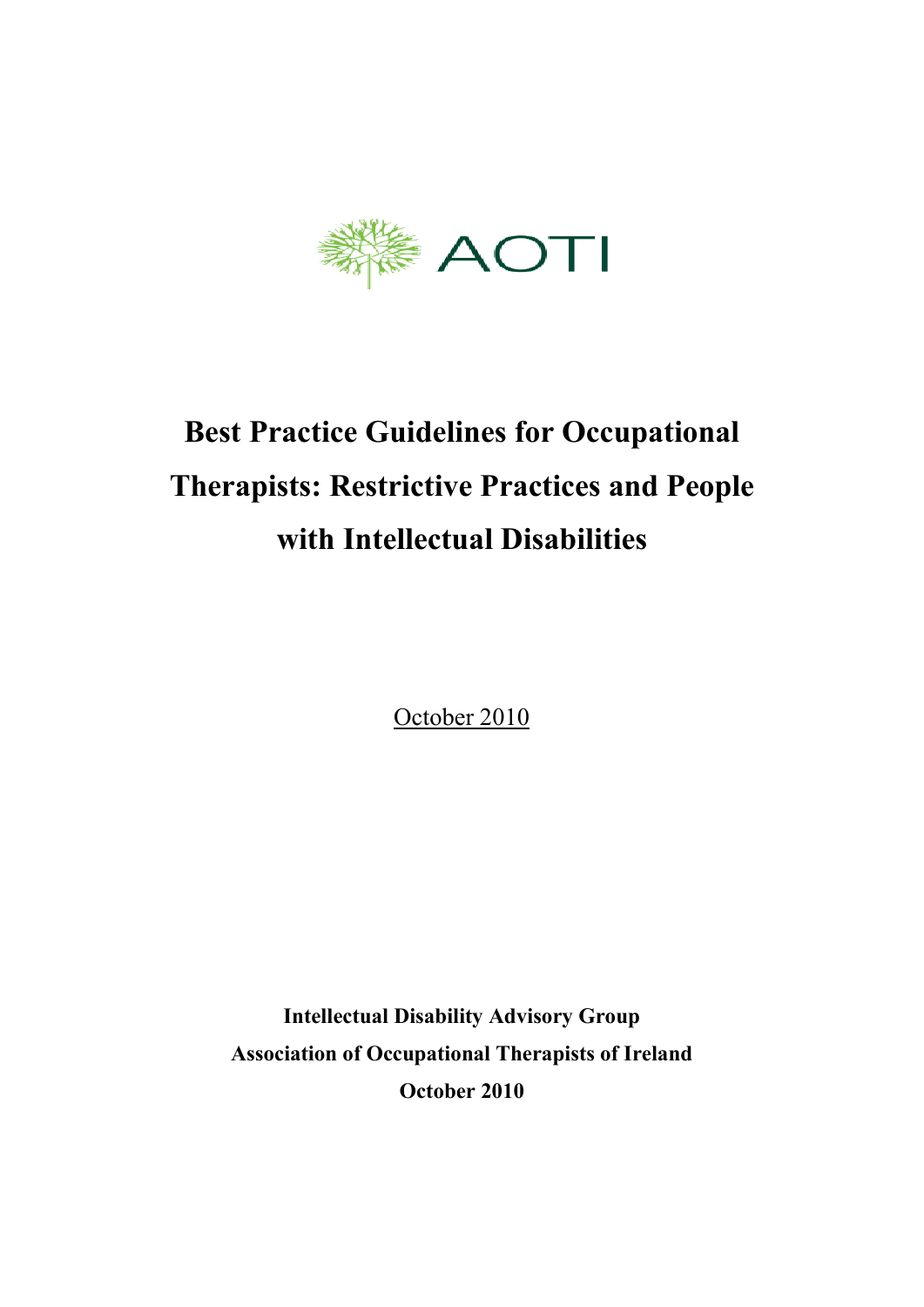#### **Working Group**

This document has been prepared by the Restrictive Practices Working Group, a working group of members of the Intellectual Disability Advisory Group (IDAG) of the Association of Occupational Therapists of Ireland (AOTI). The aim of this working group was to complete the specific project of producing a set of best practice guidelines around the use of restrictive practices for occupational therapists working with people with intellectual disabilities in Ireland. The working group met and conducted its business between February 2009 and March 2010. There were some changes in the membership of the working group throughout this period, due to changes in members' work and personal circumstances. The following IDAG members contributed time and energy to the working group at various stages throughout the period of the lifetime of the working group:

Eilín de Paor, Occupational Therapy Manager, St. Michael's House, Dublin. Mary Sharkey, Occupational Therapist Manger, COPE Foundation, Cork. Mary Hurley, Senior Occupational Therapist, Daughters of Charity Service, Dublin. Ann Marie McGettrick, Senior Occupational Therapist, St. Michael's House, Dublin. Caroline Mullally, Occupational Therapist, KARE, Co. Kildare. Margaret Murnane, Occupational Therapist, St. Joseph's Foundation, Charleville, Cork. Joanne Fallon, Occupational Therapist Manager, Stewarts Hospital, Dublin. Gillian Sommerfield, Occupational Therapist, St. Michael's House, Dublin. Aoife McCabe, Children's Sunshine Home, Dublin. Rachel Ardagh, Occupational Therapist, St. Vincent's Centre, Daughters of Charity, Dublin. Anrece O'Connor, Senior Occupational Therapist, St. Joseph's Foundation, Charleville, Cork.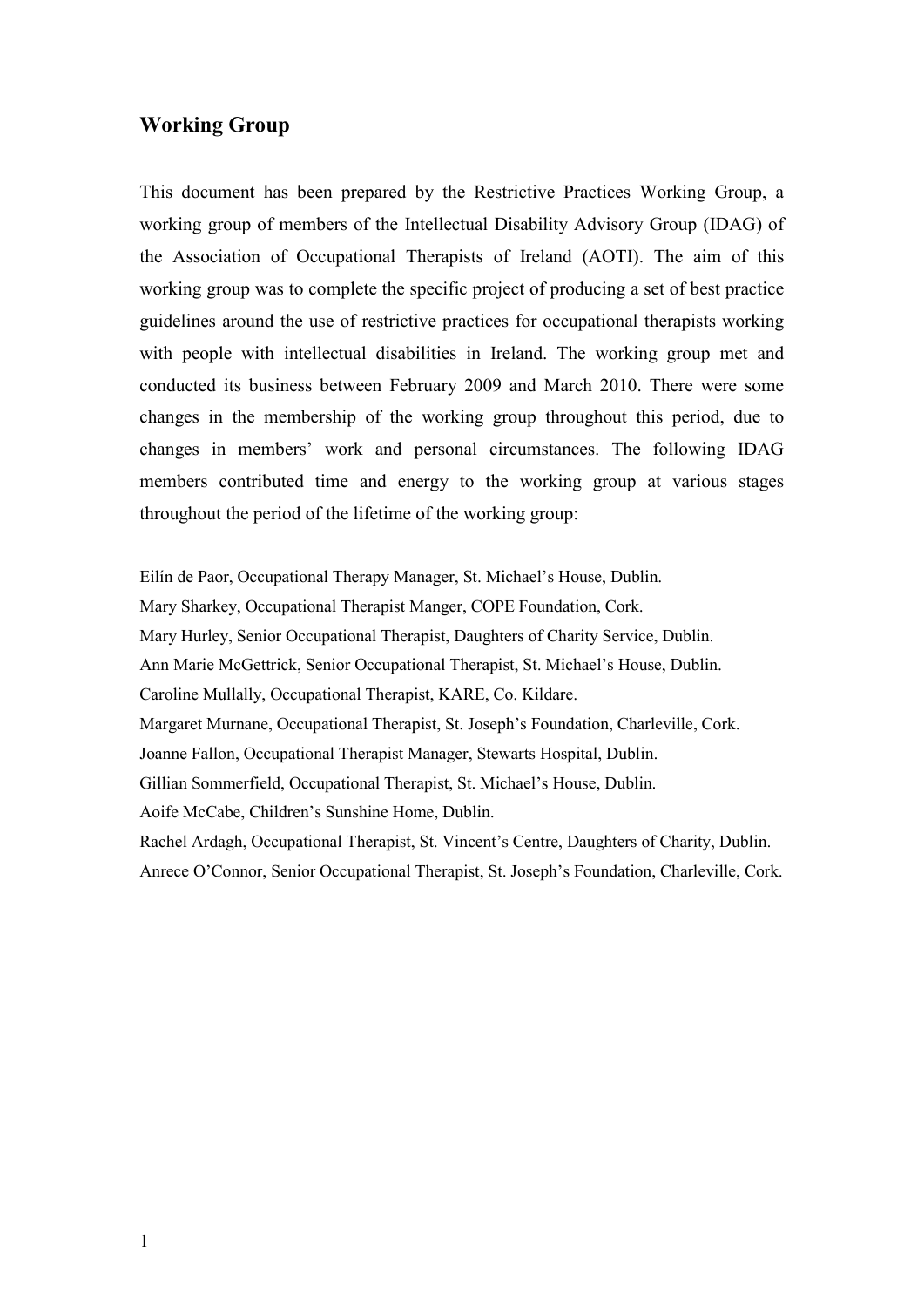### **Acknowledgements**

The members of the working group would like to thank the management, staff and service users of their employer agencies for enabling and allowing them to devote time to the working group throughout the duration of the project., the Committee of the Intellectual Disability Advisory Group (IDAG) and the Council of the Association of Occupational Therapists of Ireland (AOTI) for their encouragement and support.

Special thanks are also due to Helen Lynch, Lecturer in Occupational Therapy, UCC and Dr. Siobhan McCobb, School of Occupational Therapy, TCD for their review and suggestions in respect of the draft document.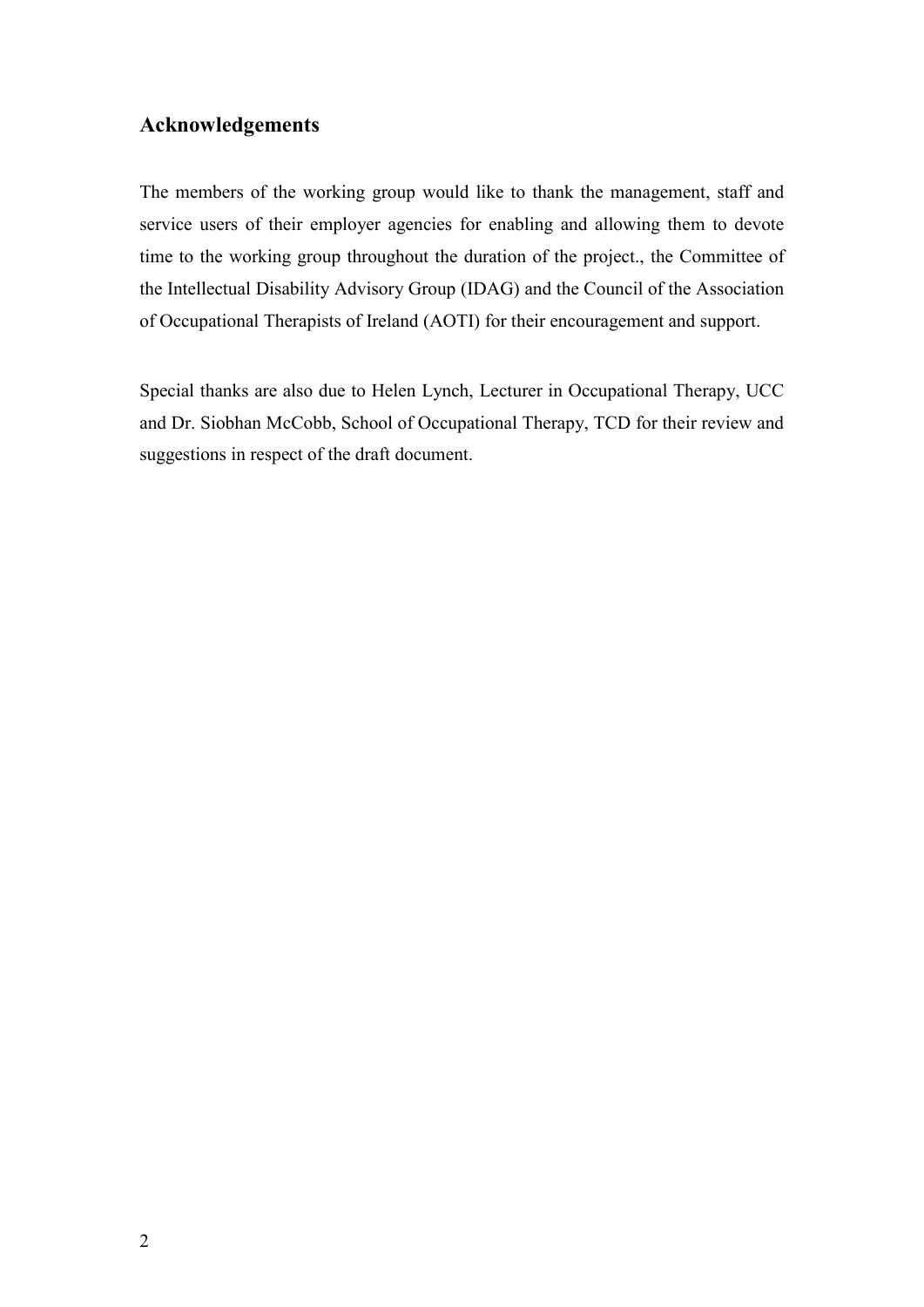# **Table of Contents**

| Section                                         | Page(s)   |
|-------------------------------------------------|-----------|
| Definition of Key Terms                         | $4 - 5$   |
| Introduction                                    | 6         |
| <b>Context of Occupational Therapy Practice</b> | $7-9$     |
| Scope of Occupational Therapy Practice          | $10 - 12$ |
| <b>Guiding Principles</b>                       | $13 - 15$ |
| Restrictive Practices and Occupational Therapy  | $16 - 21$ |
| Use of Restrictive Practices: The Process       | $22 - 27$ |
| Summary                                         | 28        |
| References                                      | 29-32     |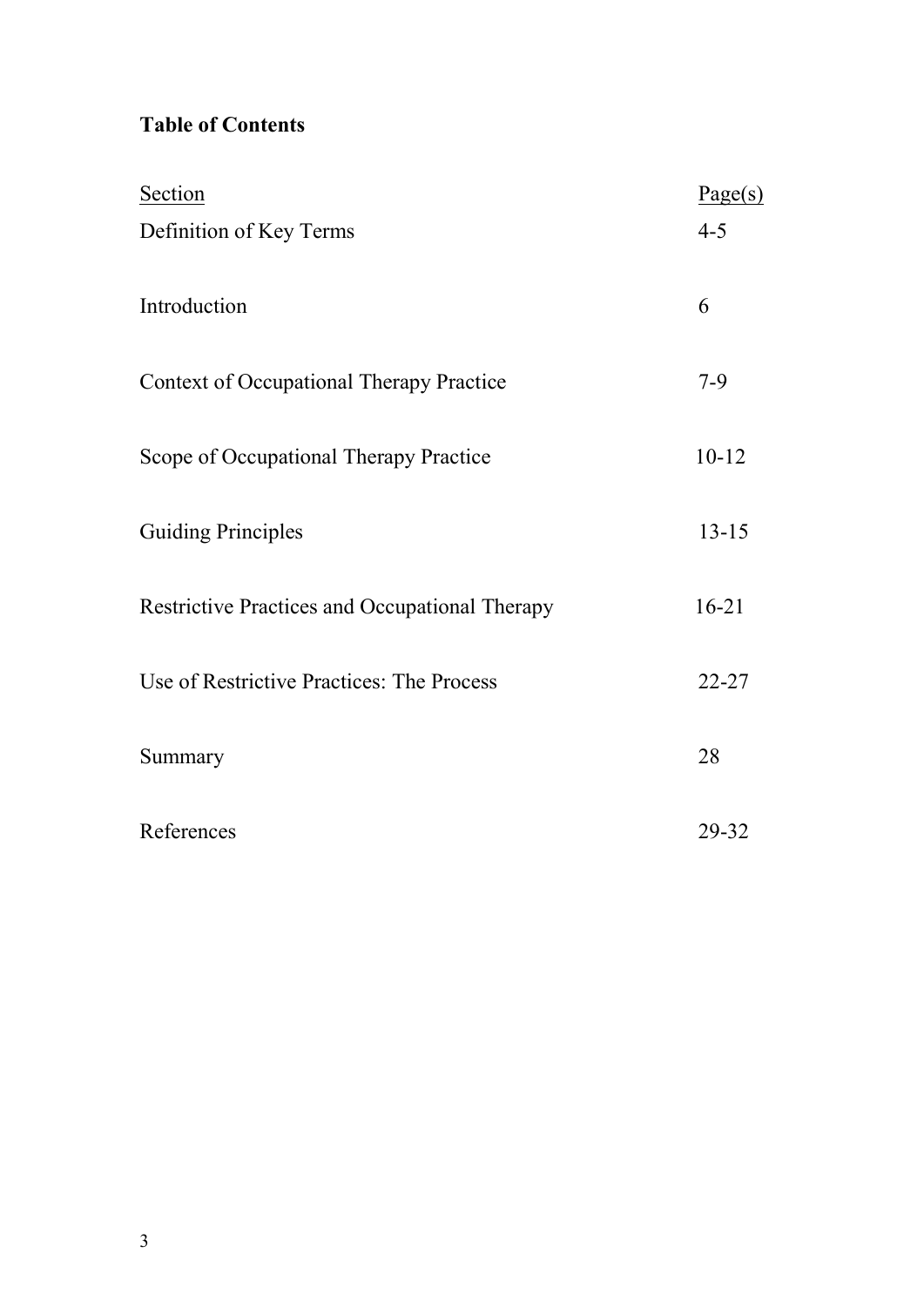#### **Definition of Key Terms**

The following definitions have been drawn from literature and guidance documents relating to restrictive practices. Various differing terms are used interchangeably in this area of practice, which can, at times, lead to confusion among professionals when dealing with restrictive practice issues. For this reason, it was considered important in this document to adopt and adhere to one set of key terms and to provide clear definitions for each.

**Restrictive Practices** refer to the use of mechanical restraint, physical restraint, psychotropic medication as restraint and seclusion (MHC, 2008, p.5) for the purpose of behavioural control to prevent, restrict or subdue a person's movement (MHC, 2008, p.5)

**Mechanical Restraint**: The application and use of materials or therapeutic aids such as: belts, helmets, clothing, straps, cuffs, splints, specialised equipment designed to significantly restrict the free movement of an individual (Paley, 2008, p.6). This does not include the use of devices for therapeutic purposes relating to postural and orthopaedic needs (DHS, 2007, p.3).

**Physical Restraint**: The use of physical intervention (by one or more persons) for the purpose of preventing the free movement of a person's body (MHC, 2008, p.5).

**Environmental Restraint:** A number of environmental or mechanical devices may be used to restrict movement. These include but are not limited to bed rails, recliner chairs, locked doors or locked facilities (NMBWA, p.3).

**Seclusion** is defined as the placing or leaving of a person in any room alone, at any time, day or night, with the exit door locked or fastened or held in such a way as to prevent the person from leaving (MHC, 2008, p.5).

**Psychotropic medication as Restraint** is the use of sedative or tranquilising drugs for the treatment of problem behaviours. Medication treatments for medical or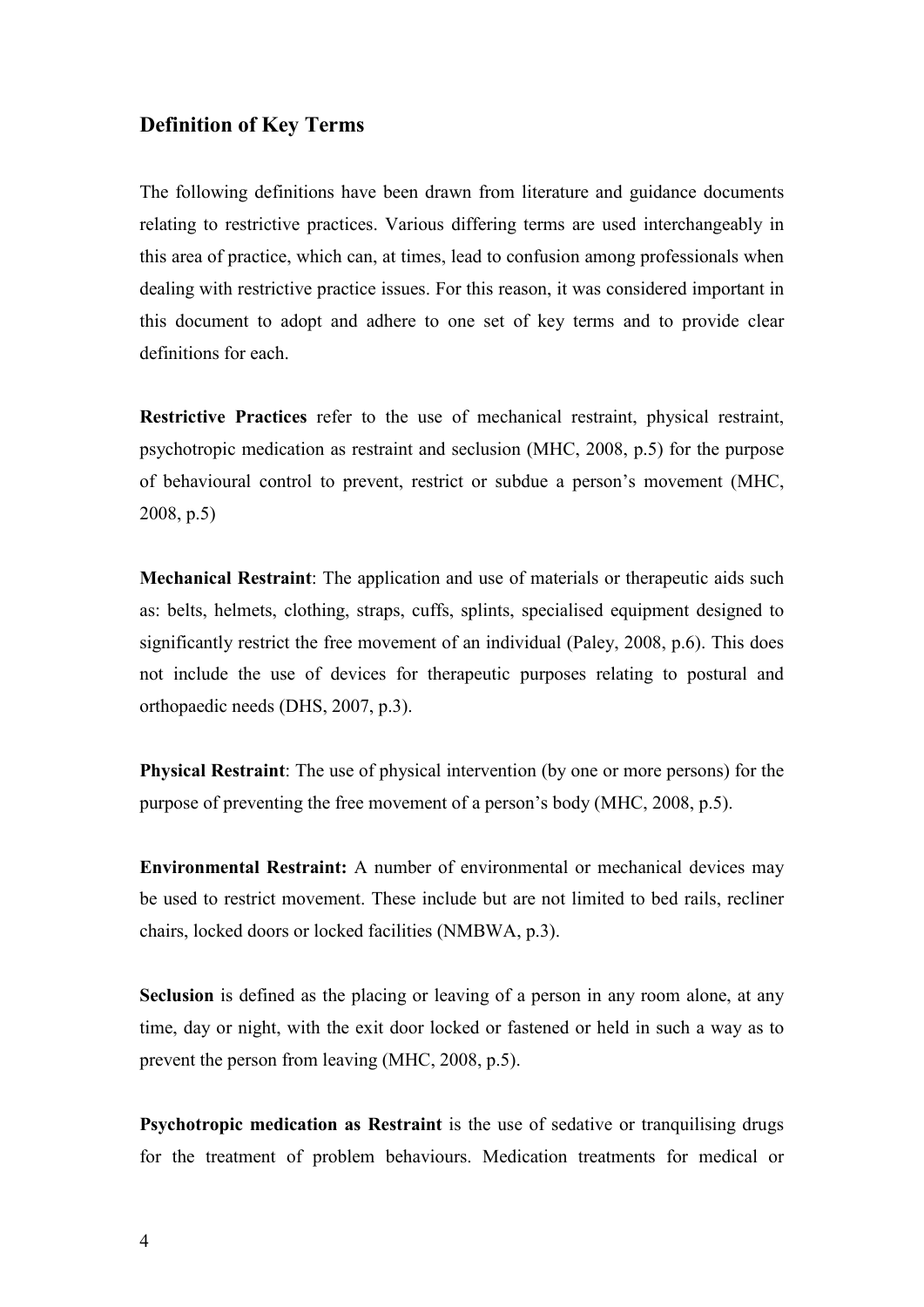psychiatric conditions which underlie the disturbance are not included (MHC, 2008, p.5).

**Emotional or Psychological Restraint**: Verbal, non-verbal or physical intimidation that is purposefully used to alter or restrict a person's choice of behaviour or to actively encourage or discourage particular behaviour (NMBWA, 2009, p.3).

**Least Restrictive:** Any intervention should be the least restrictive to the person's freedom while remaining appropriate to the person's needs and the need to protect the safety of himself/herself and others (MHC, 2008, p.9).

**Challenging Behaviours** may be defined as "behaviours of such intensity, frequency or duration that the physical safety of the person or others is likely to be placed in serious jeopardy or behaviours which are likely to seriously limit or delay access to and use of ordinary community facilities." (Emerson et al., 1988).

**Risk Assessment** is a process by which all the factors in a particular situation are considered, identifying the hazards, the potential degree and nature of any risk (COT, 2006).

**Risk Management** is a process whereby identified risks are either removed completely, or reduced to an acceptable level, which is then closely monitored and periodically reviewed. The aim is primarily to protect people from harm. (COT, 2006).

**Capacity** means the ability to understand the nature and consequences of a decision in the context of available choices at the time the decision is to be made. There is currently no legislative definition of capacity in Ireland. Where a decision requires the act of a third party in order to be implemented, a person is to be treated as not having capacity if he or she is unable to communicate by any means. Any question as to whether a person has capacity shall be decided on the balance of probabilities. (LRC, 2006, cited in MHC, 2008, p.4&9).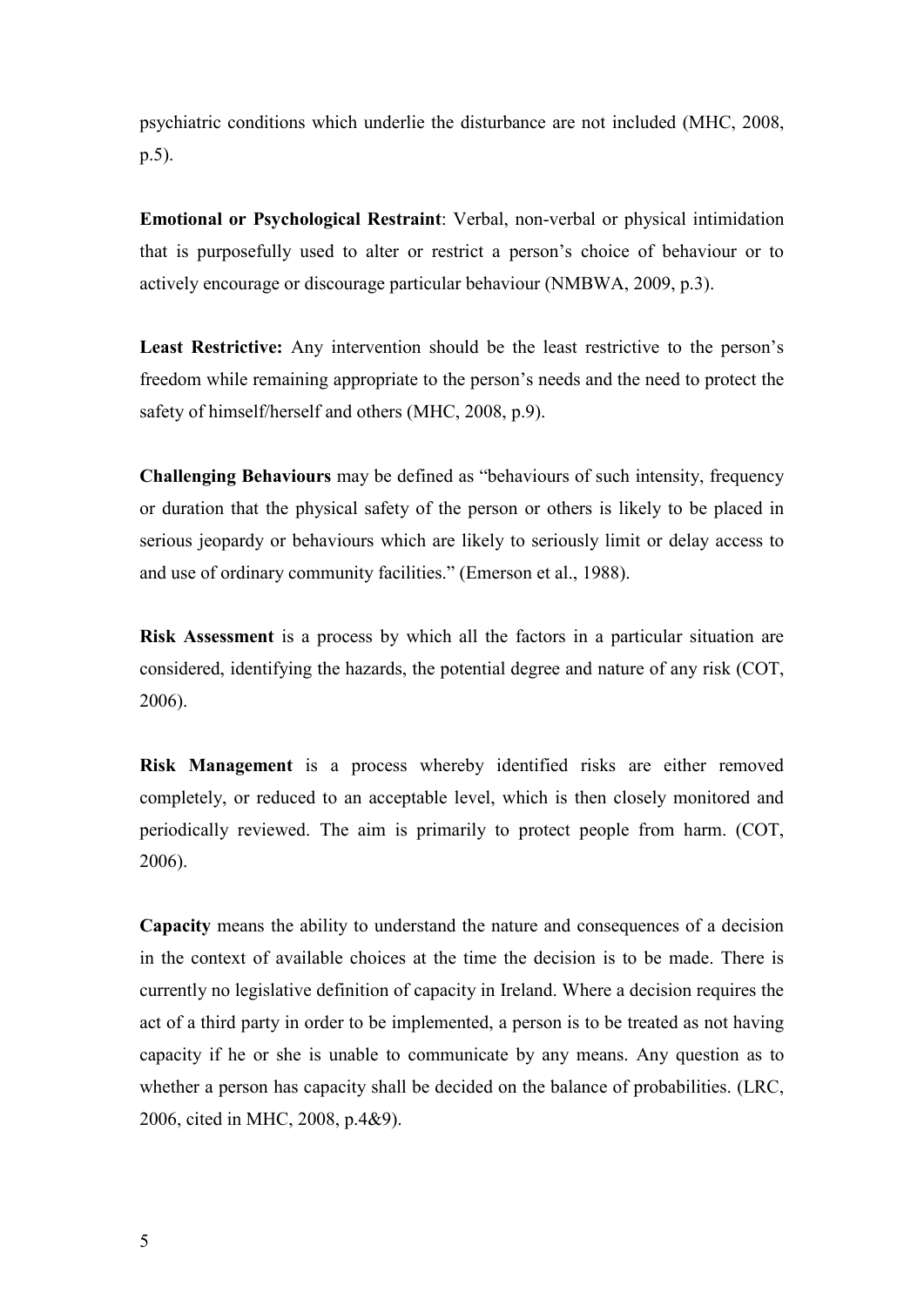#### **Introduction**

Best practice promotes the use of least restrictive approaches when working with people with Intellectual Disability and/or Autism Spectrum Disorders who exhibit challenging behaviour (DOH (UK), 2008; MHC, 2008; Paley, 2008). Restrictive Practices refer to the use of mechanical restraint, physical restraint, psychotropic medication as restraint and seclusion (MHC, 2008, p.5) for the purpose of behavioural control to prevent, restrict or subdue a person's movement (MHC, 2008, p.5)

The purpose of this professional practice guideline is to act as a reference tool for occupational therapists working in Intellectual Disability and or Autism Spectrum Disorder in Ireland. As employees occupational therapists must familiarise themselves with all policies and procedures including those of the employing organisation, national policies, guidelines from regulatory bodies, ethical guidance and legislation relevant to the issue of restrictive practices. Organisations should have policies and procedures covering: risk assessment, challenging behaviour, personcentred planning, adult/child protection and abuse prevention and rights (Paley, 2008). This practice guideline provides a summary of background information and best practice guidance relating to the use of restrictive practice with this service user population and is relevant to both children and adults. The guidelines should be used mindful of other material relating to restrictive practices.

Occupational therapists are often called upon to fit straps or harnesses on wheelchairs and other chairs, on buses or taxis. This can constitute a mechanical restraint when the purpose is for behavioural control to prevent, restrict or subdue a person's movement. It is hoped that this practice guideline will empower occupational therapists with additional knowledge and understanding in this challenging and often uncomfortable area of practice, thereby enabling them to communicate with professional colleagues, plan interventions and contribute to team decisions in a confident and informed manner.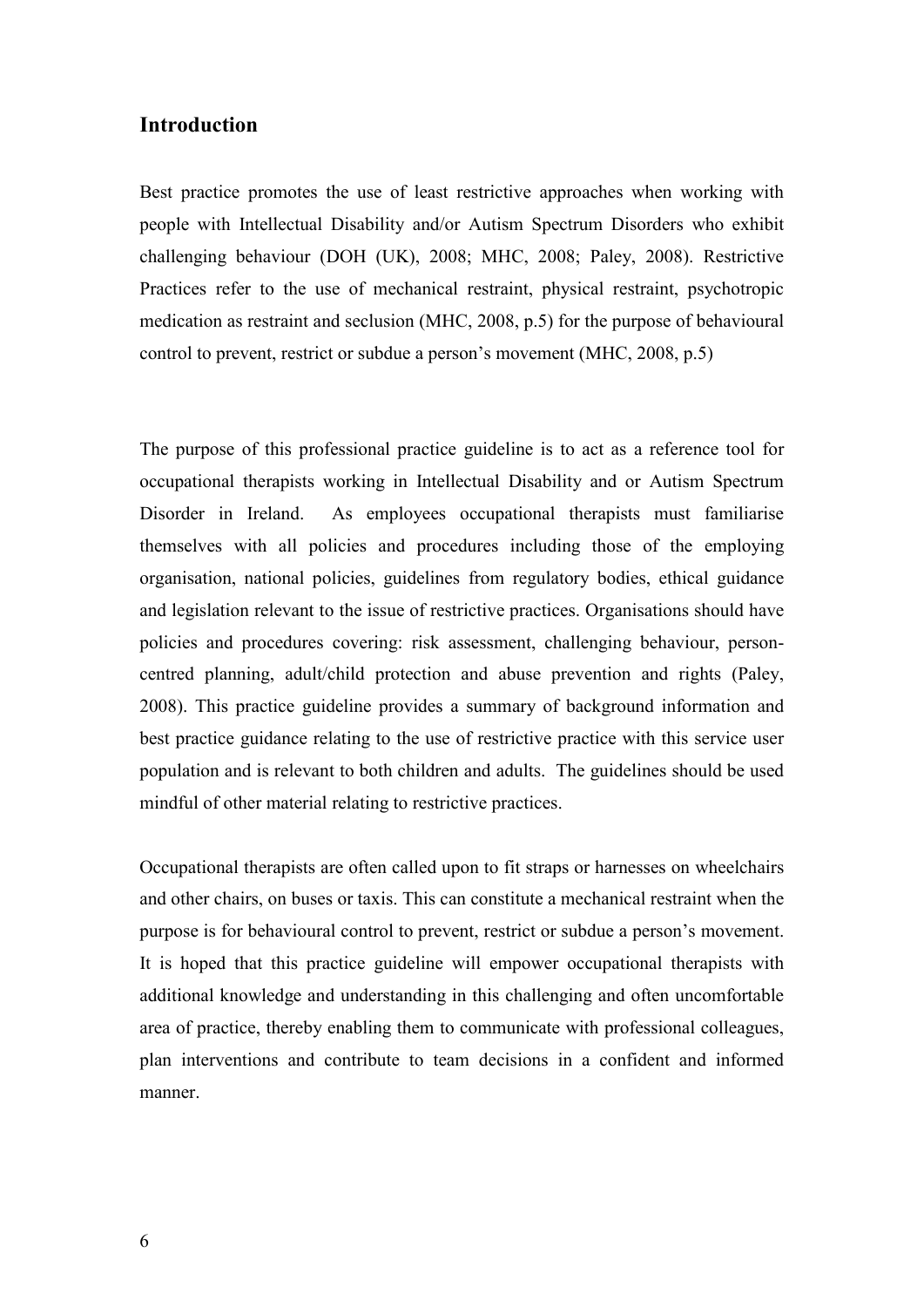#### **Context of Occupational Therapy Practice**

Occupational therapists and other professionals practice against a backdrop of ethics, best practice guidance and legislation. In discussing restrictive practices, it is important to consider how this backdrop or context impacts on the processes, decisions and interventions employed in this area of practice.

Occupational therapists are committed to promoting participation in everyday life activities and roles of those they work with. Clinicians experience ethical dilemmas around the use of restrictive interventions which limit the rights and dignity of individuals. Ethical action by an occupational therapist is defined as a commitment to beneficence; concern for the safety and well-being of the recipients of their services (AOTA, 2005, p.639).

People with a disability have the right to receive services in a manner, which results in the least reasonable restriction of their rights and opportunities. Occupational therapists' prime concern is for the welfare and rights of the users of their services (AOTI, 2007). Therefore, interventions should be designed and administered so as to be as free as possible from restrictive treatment practices. Restrictive practices impose limitations on the ability of an individual to exercise freedom of movement, are potentially abusive and a denial of human rights and therefore pose both ethical and legal questions as to their validity. The guiding principle of this best practice guidance document is that each individual's rights and dignity must be respected and therefore a restriction-free environment must be promoted at all times (DOH (UK), 2008) The right of any individual to be treated with dignity and respect and to be free from harm is affirmed in global charters (UN, 2006), European and national laws (Mental Health Act 2008 (Ireland); Human Rights Act 1998 (UK)). Whenever restrictive practices are included as strategies within an individual's behaviour management programme, it is important to note that this involves a serious deprivation of that individual's freedom and rights (MHC, 2008, p.6).

The Mental Health Act 2008 (Ireland) provides for the use of seclusion and/or mechanical means of bodily restraint in approved centres for the purposes of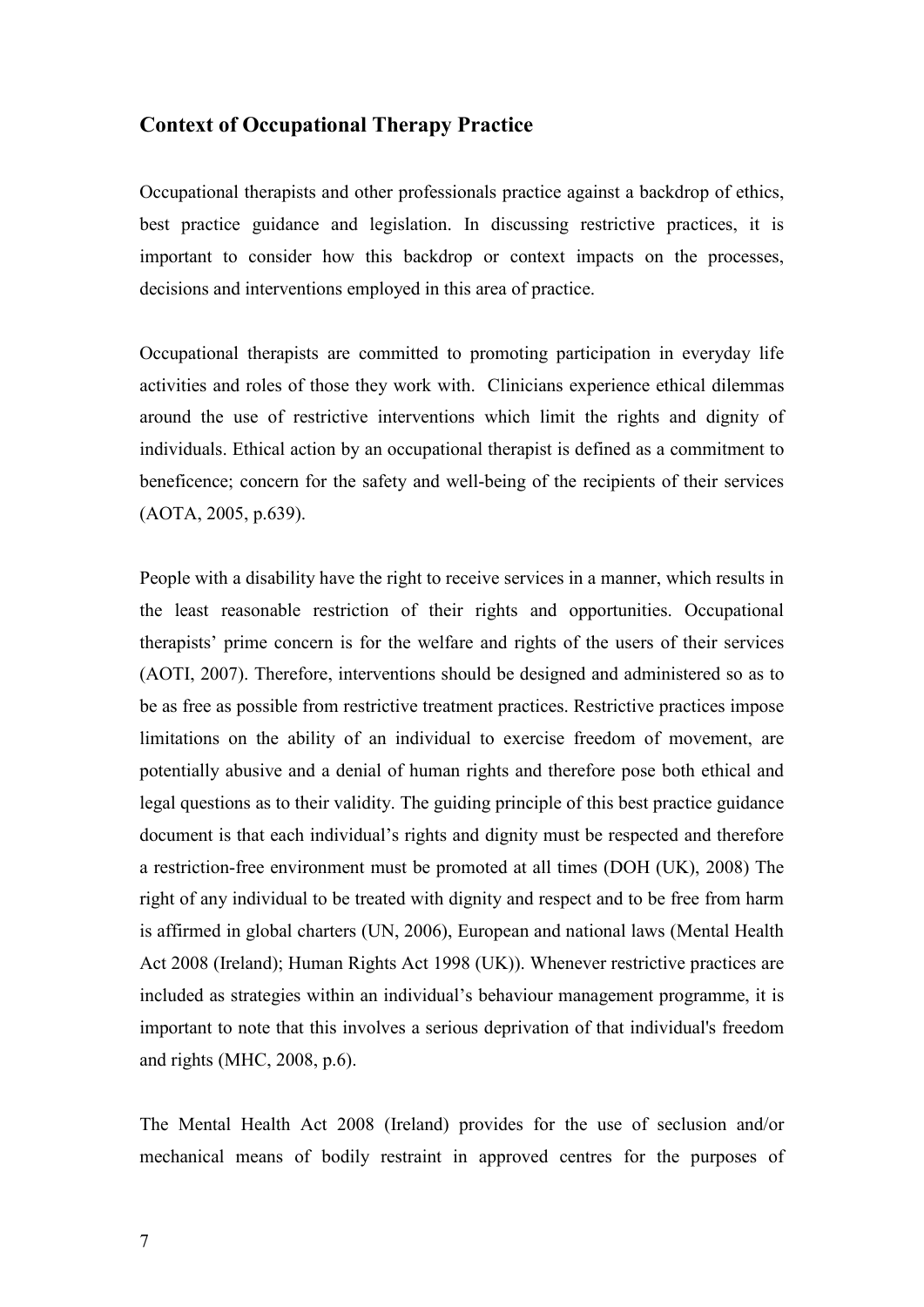treatment or to prevent the patient from injuring him/herself or others. An approved centre is a hospital or other in-patient facility for the care and treatment of persons suffering from mental illness (MHC, 2006a & 2006b). Some people with intellectual disability receive services in approved centres and may present with challenging behaviours that necessitate the use of restrictive practices.

The Mental Health Commission has issued a Code of Practice specifically directed at persons working in the delivery of mental health service to people with mental illness and intellectual disabilities (MHC 2010). This Code of Practice states that the delivery of a mental health service regardless of the setting should always be in accordance with mental health legislation and the Guidance of the Mental Health Commission (MHC 2010, p11)

It is expected that the Inspectorate of Mental Health Services will use this Code of Practice as its main tool for assessing compliance when visits to intellectual disability services are commenced.

When considering the use of restrictive interventions, 'duty of care' issues also need to be considered. A duty of care is a duty to take reasonable care of a person (COT, 2005; AOTI, 2008). The behaviour of some individuals can pose a threat to their own well-being or the well-being of others. Such behaviours can seriously affect the person's quality of life and may also result in harm to the individual and /or others, therefore their management or control may become a duty of care issue. Organisations or services where occupational therapists are employed can face ethical dilemmas posed by the need to balance a service's duty of care obligations with the rights of a person with a disability, where the behaviour of the person has the potential to cause harm to him/herself or to others. Services also have an obligation to consider staff members' rights, as they are entitled to work in a safe environment (Safety, Health and Welfare at Work Act 2005 (Ireland)).

Best practice around decision making suggests that, unless contrary evidence exists, every adult be assumed to have the capacity to make a decisions relating to him/herself (MHC, 2008). The issue of capacity is particularly pertinent to adults with intellectual disabilities, many of whom do have reduced capacity to make decisions about their care, including the use of restrictive practices. People with an intellectual disability are vulnerable, not only because of diminished capacity to make decisions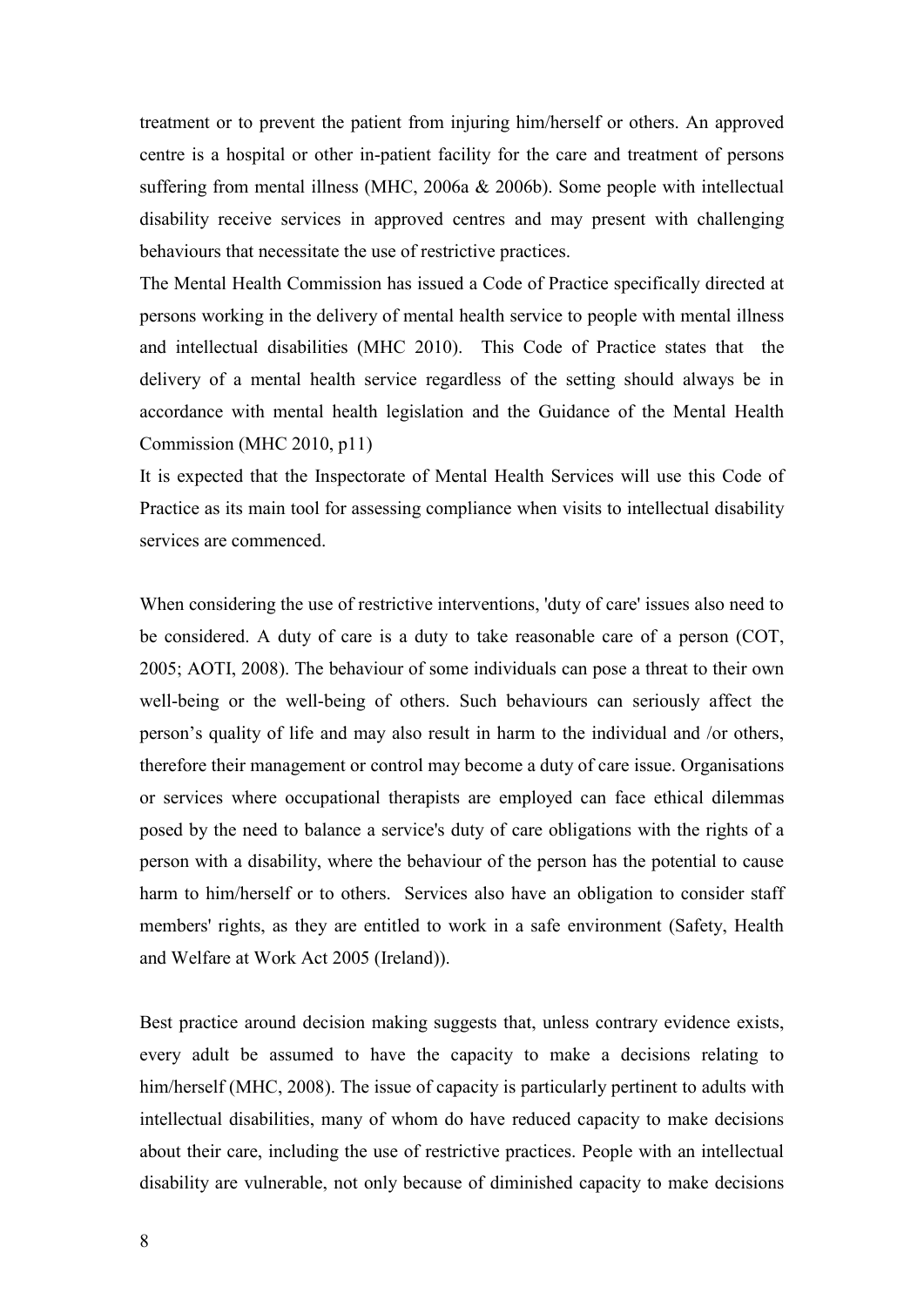for themselves, but also because there are limited legal safeguards in Ireland to protect individuals with limited capacity in the process of decision making and consent (MHC, 2008, p6.) The Law Reform Commission aims to develop a legislative framework to address this lack of mental capacity legislation (LRC, 2006) and the Mental Health Commission (MHC, 2008, p.21-24) proposes practice guidelines to enhance decision making involving those with reduced capacity to consent.

Developments in mental health legislation and practice relating to use of restrictive practices are welcome and provide useful guidance to practice. However significant gaps still exist relating to many service standards for individuals with Intellectual Disability and or Autism Spectrum Disorder. These deficits are particularly relevant on issues of capacity to consent and human rights. All those involved in the use of restrictive practices must understand that rights, legislation, consideration of capacity issues and duty care considerations make it imperative that the individual be kept at the heart of any decision-making process.

All occupational therapists working with individuals who exhibit challenging behaviour should continue to consider the use of restrictive practices only as a last resort. They should never allow themselves to view decision-making in this area as straightforward or routine. Occupational therapists should at all times advocate for person-centred strategies which promote positive behaviour support and lifestyle choices to enable individuals exhibiting socially invalid or challenging behaviour to live a full life and reach their potential (Paley, 2008). Maintaining this focus on the person should result in decisions that better protect the interests of service users, staff and carers.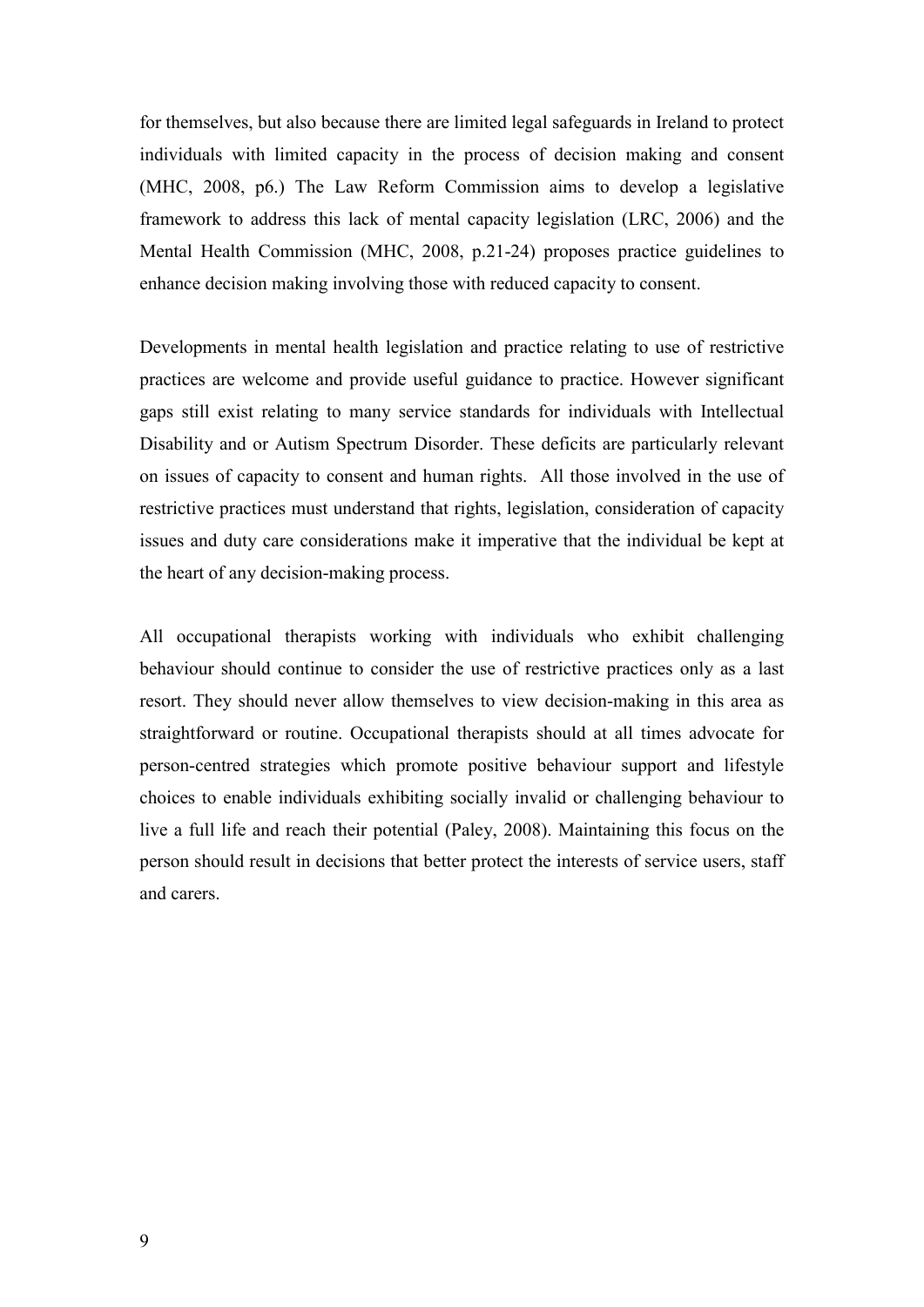# **Scope of Occupational Therapy Practice in Relation to Restrictive Practices**

The term scope of practice refers to the range of roles, functions, responsibilities and activities, in which a professional is educated, competent, and has the authority to perform (An Bord Altranais, 2000).

In the context of these practice guidelines scope of practice relates to occupational therapists working in Ireland with persons with an intellectual disability and or Autism Spectrum Disorders, where issues of restrictive practice arise. This scope of practice has been drafted on the basis of understanding reached following reference to a range of different sources, including: The Code of Ethics and Professional Conduct of the Association of Occupational Therapists of Ireland (AOTI, 2007); Occupational Therapy Competencies ,Therapy Project Office (2008); guidance provided by the Mental Health Commission (MHC, 2008); guidance from the Irish Medicines Board on the intended purpose of medical devices (IMB, 2009); and discussions of the core competencies of occupational therapists found in Occupational Therapy literature (AOTA, 2008).

Four main areas warrant discussion in this section. Occupational therapy core competencies are discussed in relation to knowledge and skills relevant in the management of challenging behaviour in people with Intellectual Disabilities and or Autism Spectrum Disorder. Additionally specific practice issues relating to restrictive practice in transport and the supply of mechanical devices by occupational therapists are presented. The final part of this section examines the role of the occupational therapist within the multi-disciplinary team supporting challenging behaviour.

#### **Occupational Therapy Core Competencies**

The main concern of occupational therapists is enabling the restoration, maintenance, and promotion of meaningful occupation (Hagedorn, 2001; Christiansen & Matuska, 2004; Manville Baum & Christiansen, 2005). In order to address this main concern, occupational therapists have developed knowledge and skills in a range of areas known to pose barriers or provide solutions to individuals' occupational performance. In the field of intellectual disabilities, these skill areas include: occupational analysis,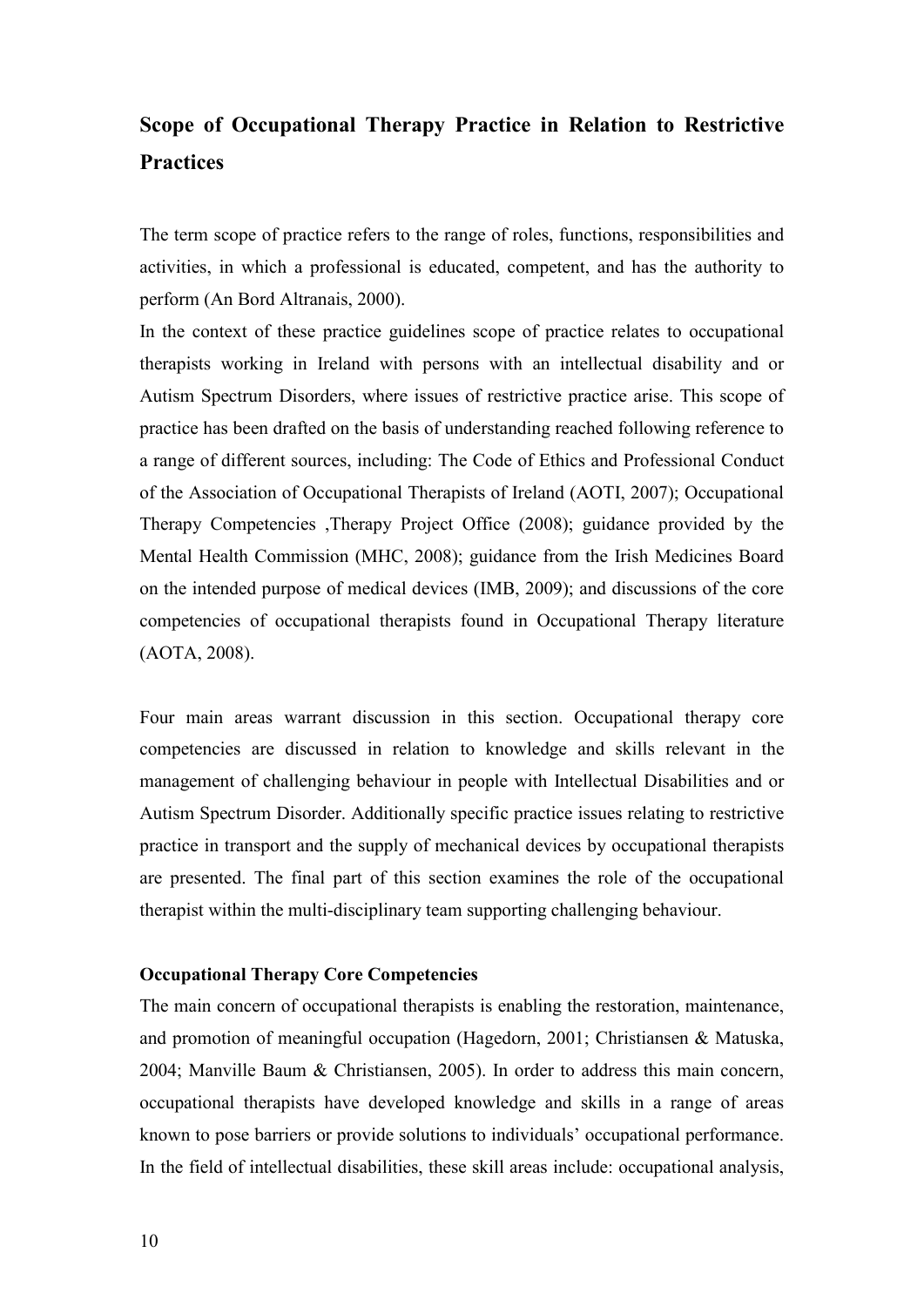skills training, postural management, sensory processing, risk assessment, environmental evaluation (transport, housing), adaptive equipment prescription; as well as education of staff and carers. It is the occupational therapist's knowledge and skills in these particular areas which equips him/her to play a role within the team in addressing issues related to individuals' challenging behaviours.

#### **Mechanical Restraint and Transport**

Current Irish regulations relating to safety for travelling in a moving vehicle make no reference to the responsibility and potential liability of the driver of a vehicle whose passengers, who due to an intellectual disability and or Autism Spectrum Disorder, are not capable of understanding and complying with seat belt wear. In such instances, the occupational therapist, as part of a multi-disciplinary team risk assessment process, must balance the risks and rights of the individual, when considering the provision of any mechanical restraint (e.g. a restrictive harness) that would prevent the person from leaving their seat on a vehicle. Due consideration must be given to the safety and rights of the individual as well, the safety of others travelling on the vehicle; which may be jeopardised should the vehicle be involved in a collision or have to brake suddenly.

#### **Supply of Mechanical Restraints**

The occupational therapist is often the team member with greatest knowledge and experience of the range of medical devices and adaptive equipment including harnesses, to compensate for physical limitations. They are usually the team member with most experience in the prescription of these items. This does not necessarily mean however that the occupational therapist is the team member best placed to source, supply and fit such devices which are to be used solely as mechanical restraint. Services differ in relation to who takes responsibility to research, source, order and fit mechanical restraint devices. The occupational therapist should clarify their role and the role of others on this issue, including those on the MDT team and others such as technicians employed by external agencies.

The Irish Medicines Board (IMB, 2009) which has a role in relation to the manufacture and use of medical devices in Ireland stresses the importance that devices are used for the purpose for which they were designed and produced.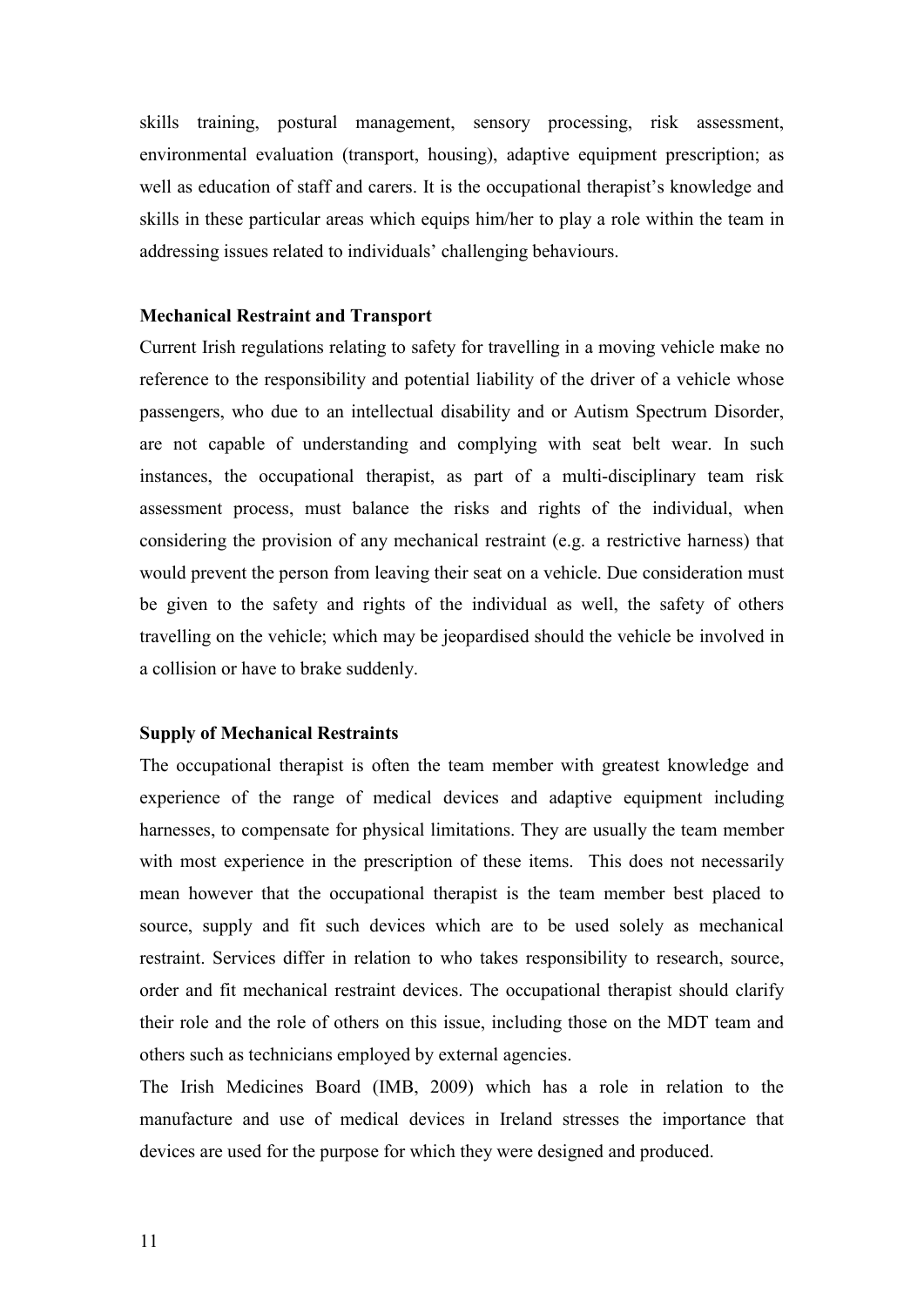Mechanical devices should be fit for purpose, in good working order, and be applied in accordance with manufacturer's instructions. Additionally if a product is modified by persons other than the original manufacturer responsibility for the product passes to the persons undertaking the modification (IMB, 2009).

Occupational therapists are cautioned against modifying any medical devices or adaptive equipment as it is outside their scope of practice, competence and training to do so.

#### **The Team and restrictive practice**

On receiving any referral for an issue that may give rise to the consideration of restrictive practices, best practice dictates that the occupational therapist does not act in isolation, but rather that the referral is treated as a referral to the wider multidisciplinary team, whose involvement will be necessary throughout the assessment and intervention process to ensure that restrictive practice is used as a last resort and is the least restrictive possible. This requirement for a team-based approach in considering restrictive practise is well-established in the literature (e.g. MHC, 2008; Paley, 2008).

In many circumstances there is a clear team structure in place around a referred service user. Where the referral originates from a setting where a clearly-defined team structure is absent, the team member responsible for initiating the referral or the occupational therapist should contact those health professionals most closely involved with the person in order to form an ad hoc team around the person. Potential team members might include, but are not limited to professionals from disciplines such as: Speech and Language Therapy, Physiotherapy, Psychology, Social Work, Nursing, Behaviour Specialists, Medicine or General Practice, Psychiatry, school, day, residential or respite service staff/ key workers, as well as advocates on behalf of the person.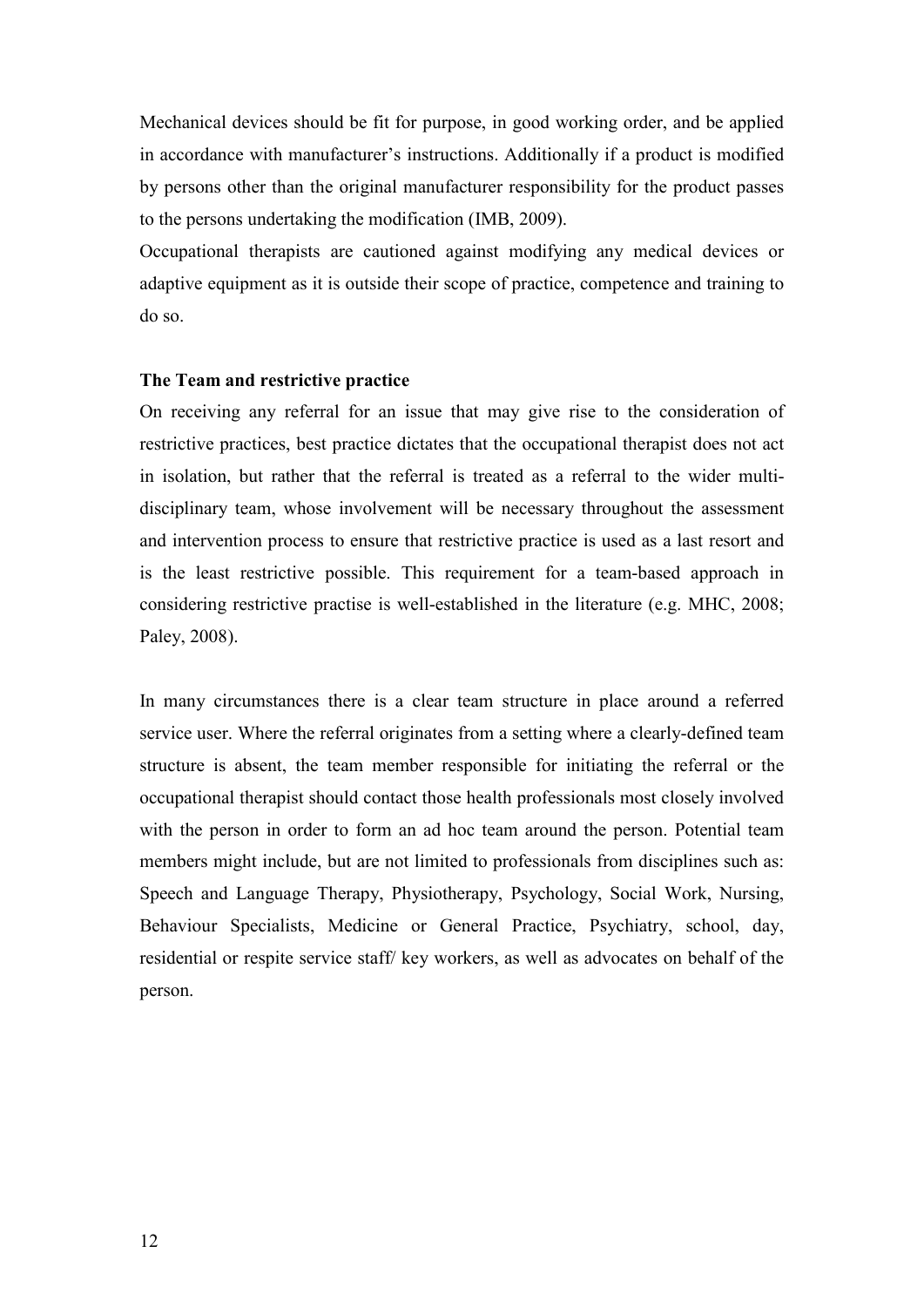### **Guiding Principles**

Consensus in the research and practice literature relating to restrictive practices and people with intellectual disabilities and or Autism Spectrum Disorder leads to the emergence of several key guiding principles. Currently there is little to guide occupational therapy best practice in this area at national and local levels. The guiding principles are presented below and serve to inform and guide the occupational therapist in situations where restrictive practices are being considered. With the overarching aim being to facilitate occupational therapy practice which focuses on supporting optimal outcomes for each individual treated.

#### **Person Centred Approach**

Person-centeredness is defined as having an appreciation of the person as a unique individual, requiring that all planning is based on supporting each individual to lead his or her life as and how he or she wishes. In practical terms this means that all planning around the design, development and delivery of all services for people with disabilities should actively involve the individuals availing of these services and should take into account those individuals' unique characteristics, capabilities, needs and wishes (NDA, 2004, p.11).

#### **Best Interest**

The best interest of the person is the most fundamental consideration in providing a service to those with an intellectual disability (MHC, 2008). In deciding what constitutes the person's best interest, it must be recognised that a certain level of risk is essential in order for a person to exercise autonomy and freedom of choice and achieve quality of life. This concept is commonly referred to as the 'dignity of risk'. A balance must be struck between the dignity of risk and the duty of care for the person that staff members hold (HIQA, 2009; MWCS, 2006). When restrictive practice use is being considered, the positive and negative consequences for the person and others must be carefully measured and monitored (Paley, 2008). The level of risk to which the person is exposed by his/her problem behaviours must clearly exceed any and all negative effects or risks of the use the restrictive practices being considered (MWCS, 2006). Using a restrictive practice as an organisational convenience or to compensate for limited staff resources or inappropriate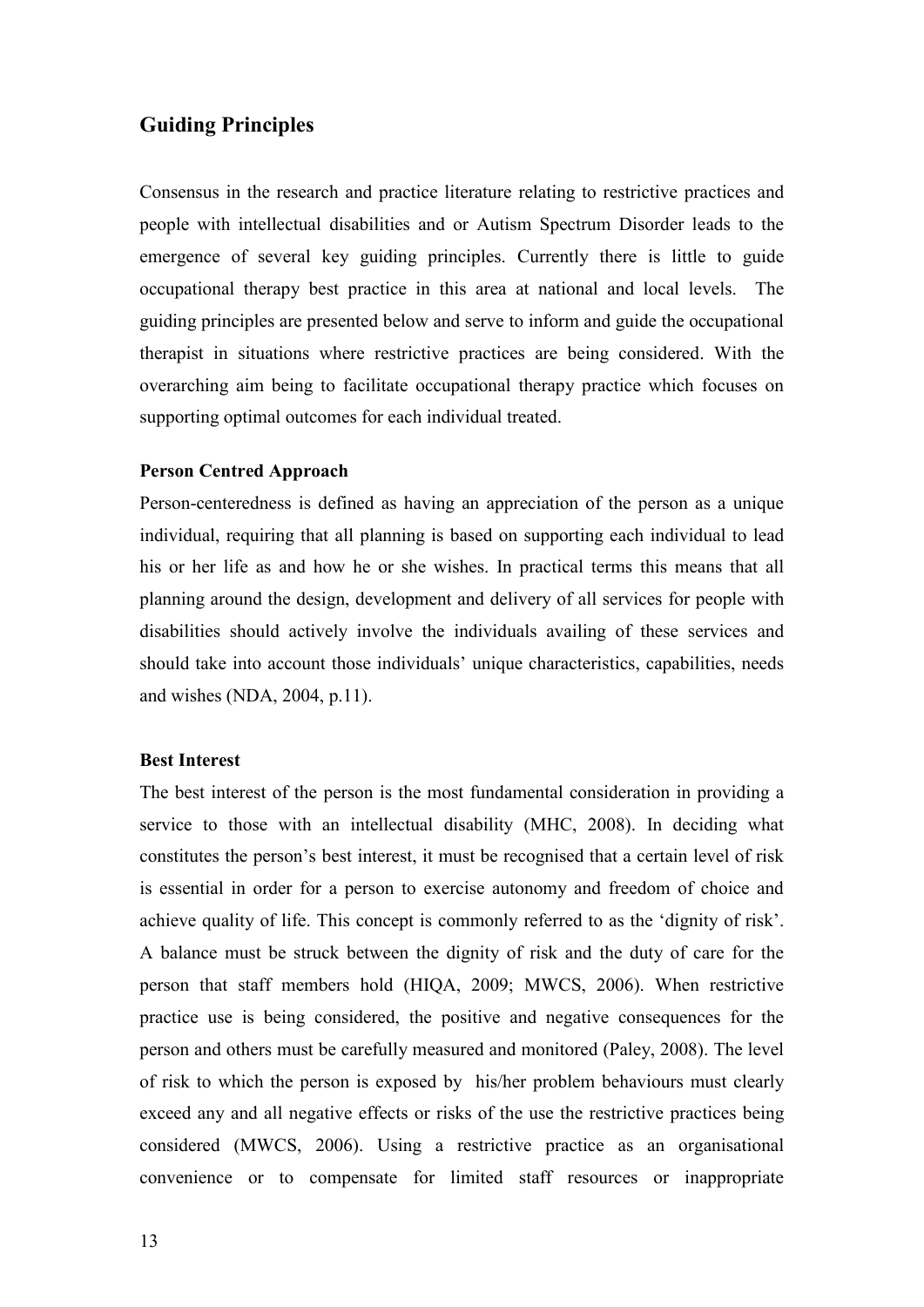environments does not constitute 'the best interest of the person' (Queensland Government, 2008).

#### **Involvement of the Person**

The person exhibiting challenging behaviours, as well as family members and/or a relevant advocate should always be included as part of the team whenever restrictive practises are being considered, and their involvement in decisions encouraged and facilitated. This should be ensured as a matter of course, regardless of the person's level of disability (MWCS, 2006).

#### **Identifying and Understanding Underlying Causes of Behaviour**

Restrictive practices must not be used in an ad hoc way, except in cases of serious risk and with short-term approval given by appropriately qualified persons (Queensland Government, 2008). Behaviour that elicits the consideration of the use of restrictive practices should, in the first instance, before any course of action or intervention is agreed, prompt an investigation and treatment aimed at understanding and eliminating the cause of the behaviour (HIQA, 2009; Paley, 2008). This assessment should be clearly documented (HIQA, 2009) and comprehensive.

#### **Team Responsibility**

Given the multiple and interacting causal and maintaining factors for behaviours that trigger consideration of restrictive practices, it is recommended that decision making on this issue should always be a collaborative and multi-disciplinary process (Danquah et al., 2009).

#### **Last Resort and Least Restrictive**

Restrictive practices should always be considered by the multi-disciplinary team as a measure of last resort when significant risk is present and for the purpose of promoting and maintaining a person's health and well being, or, in the short term, the health and well being of others (MWCS, 2006; MHC, 2008).

Proportionality is a key principle. The level of restraint applied should always be in proportion to the risk posed and be the least restrictive possible (CSCI, 2007). Restrictive practices must not be designed as a long-term or permanent strategy for a person (Paley, 2008). Where a mechanical restraint is used with a person, thorough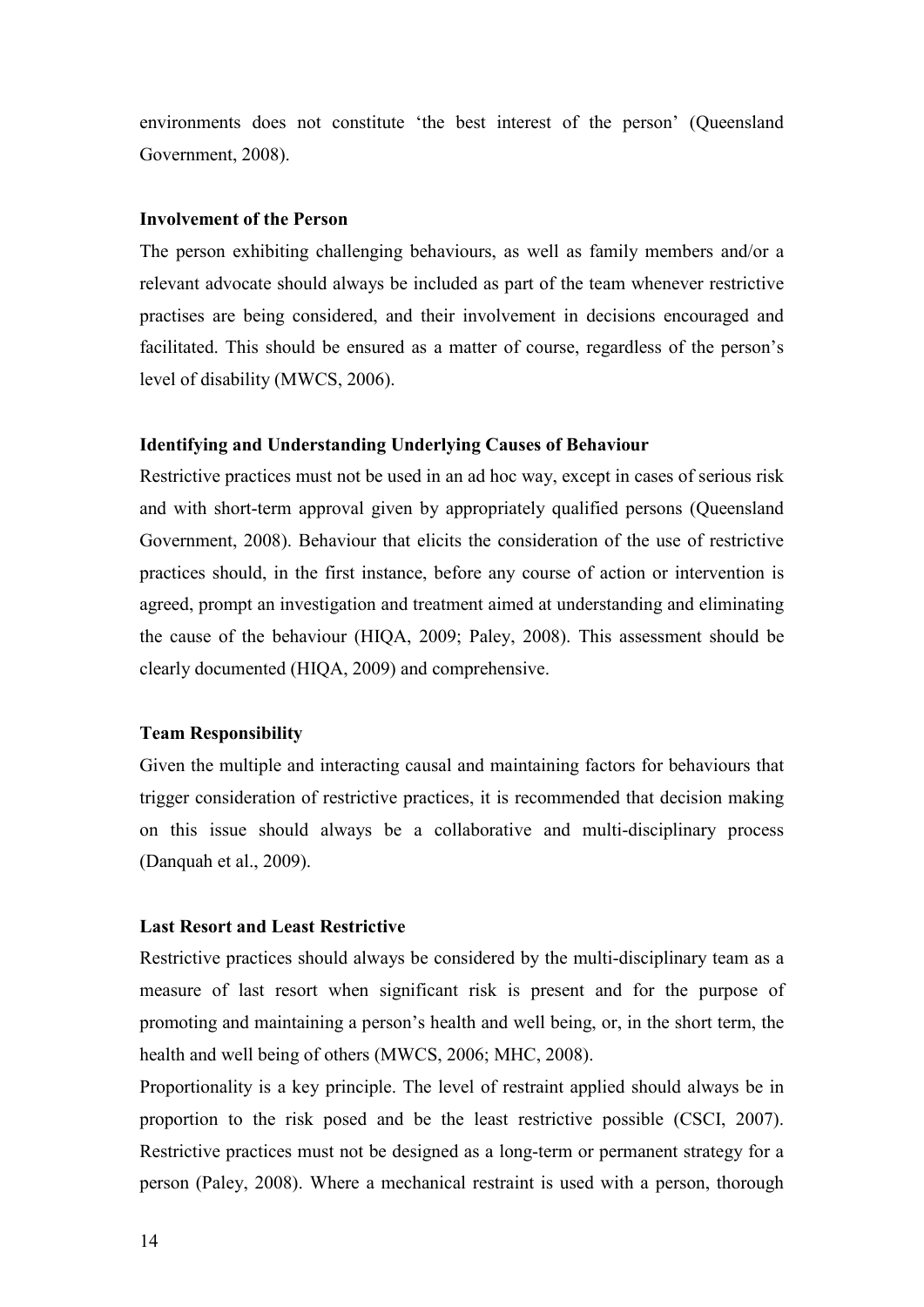planning is required to ensure that the device is worn for the shortest duration possible for it to achieve the required effect (HIQA, 2009). Consideration should also be given when the mechanical restraint is first supplied, as to how it can be faded out over time (Jones et al., 2007). A plan for regular review should also be set in place (Paley 2008).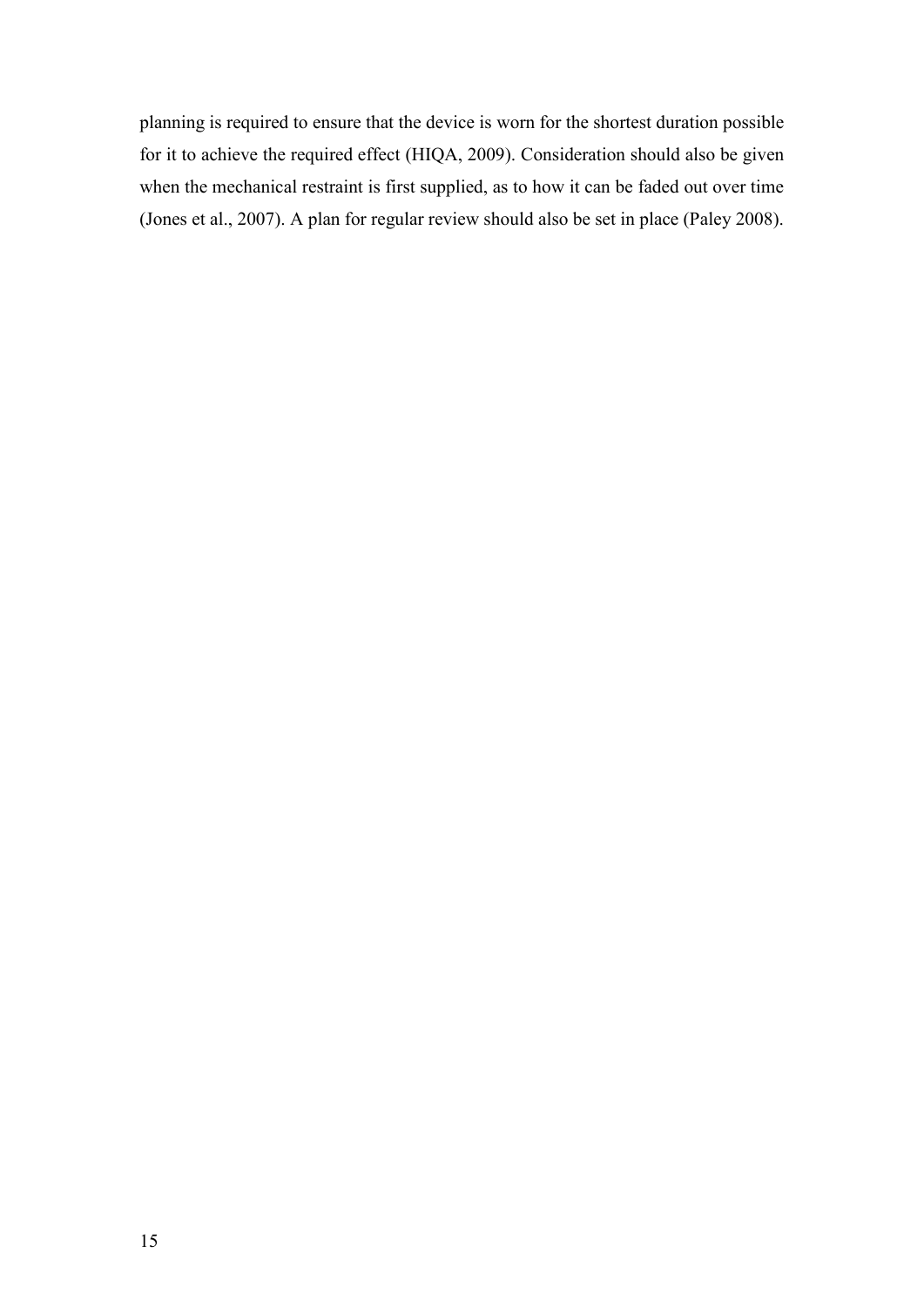### **Restrictive Practices and Occupational Therapy**

Occupational therapists should consider the issue of restrictive practices on a continuum from alternative non-restrictive practices in the management of challenging behaviour at one end of the spectrum to the application of restraint at the other.

When a restraint is indicated the MDT often look to the profession concerning mechanical or environmental restraints. As some individuals present with both physical support needs and behavioural support needs, the occupational therapist needs to 'separate out' these two sets of needs so that there is clarity regarding what supports are recommended to meet postural and orthopaedic needs, separate to the behavioural support needs of the individual.

#### **Alternative Non-Restrictive Practices**

In order to ensure that restraint is only used as a last resort and is the least restrictive possible means of managing challenging behaviour, occupational therapists should consider all alternative non-restrictive practices first.

A range of alternative strategies that should be considered prior to the multi disciplinary team decision to employ a mechanical or any other form of restraint is given in **Table 1** below.

| Table 1: |  | <b>Alternative Non-Restrictive Practices</b> |  |
|----------|--|----------------------------------------------|--|
|----------|--|----------------------------------------------|--|

Good environmental design e.g. points of interest provided in the building, natural flow through the building, avoidance of 'dead ends', use of colour/surface treatments to designate areas, use of visual symbols, open access to safe outdoor space (MWCS, 2007), clear line of vision for staff in communal areas (MWCS, 2006).

Padding the environment e.g. furniture, doorways, walls (Jones et al., 2007).

Temperature, light and noise levels monitored and controlled (DOH, 2002; MWCS, 2006).

Overcrowding avoided (MWCS, 2006).

Use of calm or relaxing environments (e.g. quiet room, multi-sensory room) (MWCS, 2006).

Subjective barriers instead of locked-off areas e.g. cloth panels/covers to camouflage doors or door knobs (MWCS, 2007).

Mattress on the floor or a low-to-floor bed (MWCS, 2006).

Purposeful activity that is meaningful for the individual and provides the appropriate level of stimulation (DOH, 2002; MWCS, 2006; MWCS, 2007).

Opportunity for physical exercise (MWCS, 2006; MWCS, 2007).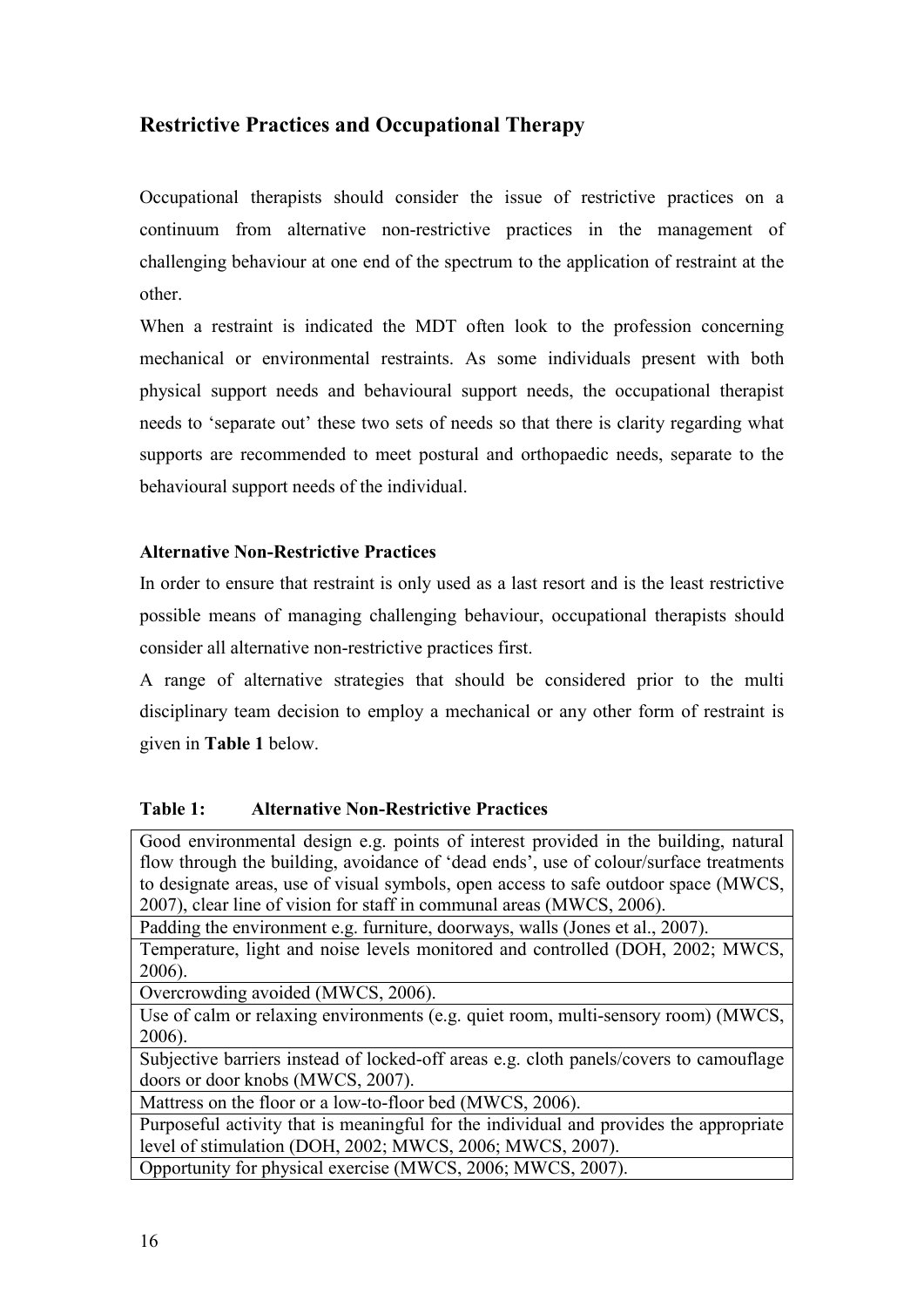Table 1 Cont.

Exploration of the person's sleeping and rest patterns (e.g. amount of sleep; too little or too much, timing of sleep; day/night, level of physical activity; active/inactive) (MWCS, 2006).

A communication strategy e.g. objects of reference, PECS, visual timetables.

Psychological strategies e.g. social stories, transitional objects.

Table 1 Cont.

Sensory strategies e.g. sensory diets etc. (Mansell, 1992; Soper & Thorley, 1996)

High densities of social reinforcement delivered non-contingently throughout the person's day (Jones et al., 2007).

Avoidance of situations known to provoke behavioural issues for an individual (DOH, 2002).

Positive behavioural support plans and care plans kept up-to-date and containing current risk assessments (DOH, 2002).

Service user, family and advocates involved in discussions about the ways in which he/she prefers to be managed in instances when he/she poses a significant risk to self or others (DOH, 2002).

Early stages of behavioural sequences that are likely to escalate are recognised and diffusion techniques are employed (DOH, 2002).

Staff observation levels are adapted to take account of differing needs and levels of risk at different times of day/night (MWCS, 2006; MWCS, 2007).

Staff are provided with adequate training in challenging behaviour and positive behavioural support strategies (DOH, 2002; Jones et al., 2007).

The number and skill level of staff corresponds to the needs of the service users and the likelihood of behavioural issues arising (DOH, 2002).

Padded clothing to reduce risk of injury from falls or self-injury e.g. knee pads, hip protectors, helmets. Although not restrictive practices, the social stigma that can result from the use of protective clothing or helmets should be considered and balanced against the frequency of falls/self-injury and the seriousness of the injury risk (DOH, 2002; MWCS, 2006).

#### **Mechanical Restraints**

Defined as the application and use of materials or therapeutic aids such as: belts, helmets, clothing, straps, cuffs, splints, specialised equipment designed to significantly restrict the free movement of an individual (Paley, 2008, p.6). This does not include the use of devices for therapeutic purposes relating to postural and orthopaedic needs (DHS, 2007, p.3).

Mechanical restraint should only be considered if following a thorough exploration of alternative non-restrictive practices an effective and safe solution has not been identified. Whenever mechanical restraint is included in a person's positive behavioural support plan, the strategy and device used must be the least restrictive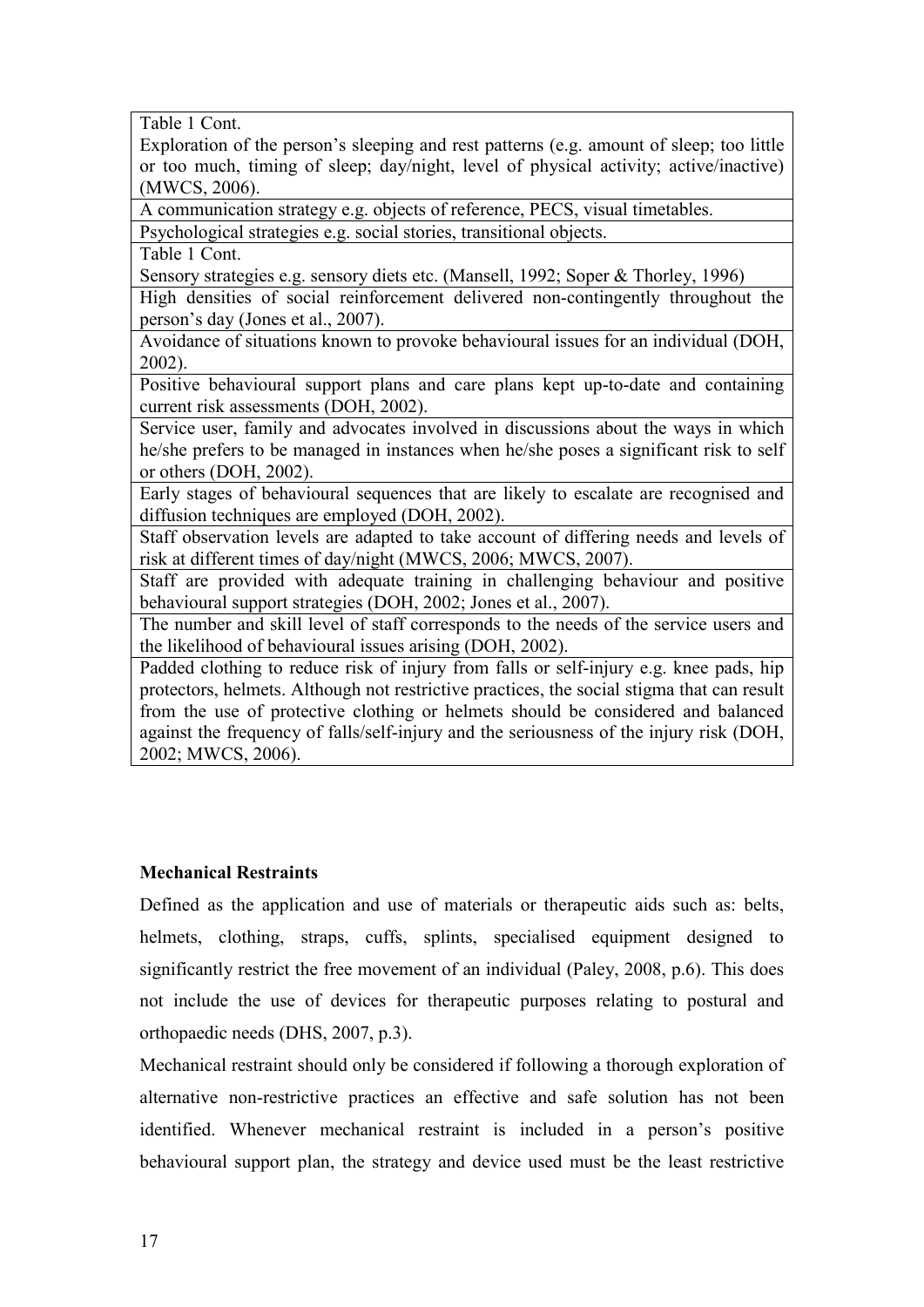type necessary to achieve the aim of defusing/controlling challenging behaviour and it must be used under supervision and for the shortest period of time possible (MHC, 2008; Paley, 2008).

Details of mechanical restraints in use listed from least restrictive to most restrictive, are presented in **Table 2**.

#### **Environmental Restraint**

Defined as the use of environmental or mechanical devices used to restrict movement, these include but are not limited to bed rails, recliner chairs, locked doors or locked facilities (NMBWA, p.3). A key issue that must be assessed before considering environmental restraint is the level of risk caused to the person by wandering or entering/leaving specific areas. Monitoring technologies can be a useful alternative to environmental restraint, but they should never be used unless there is significant risk of falls, injury or persons absenting themselves. They may be a positive strategy if used to maintain independent mobility, physical activity, dignity and a perception of freedom and if they prevent recourse to more restrictive strategies (e.g. locked-off areas or chair straps/trays). Some of the drawbacks of such technologies are that they can give a false sense of security to staff (e.g. the person may come to harm before staff have time to respond to the alert); that they can raise the person's distress levels e.g. if the alarm sounds frequently, necessitating frequent interventions by staff; and that they can be used to justify lower than desirable staffing levels (MWCS, 2006; MWCS, 2007). A common form of environmental restraint/barrier used in care settings is bed cot sides. If considering the use of high sides or side rails on a cot/bed, assessment should first be completed to determine whether there is any underlying physical or mental health issue causing restlessness or night-wandering. The effects of the rails/sides on the person must also be assessed/monitored e.g. Do they help the person to feel secure, or do they increase his/her anxiety? Does the person try to climb over the sides, thereby leading to an increased risk of falls? (MWCS, 2006).

Details of mechanical and environmental restraints in use, listed from least restrictive to most restrictive, are presented in **Table 2**.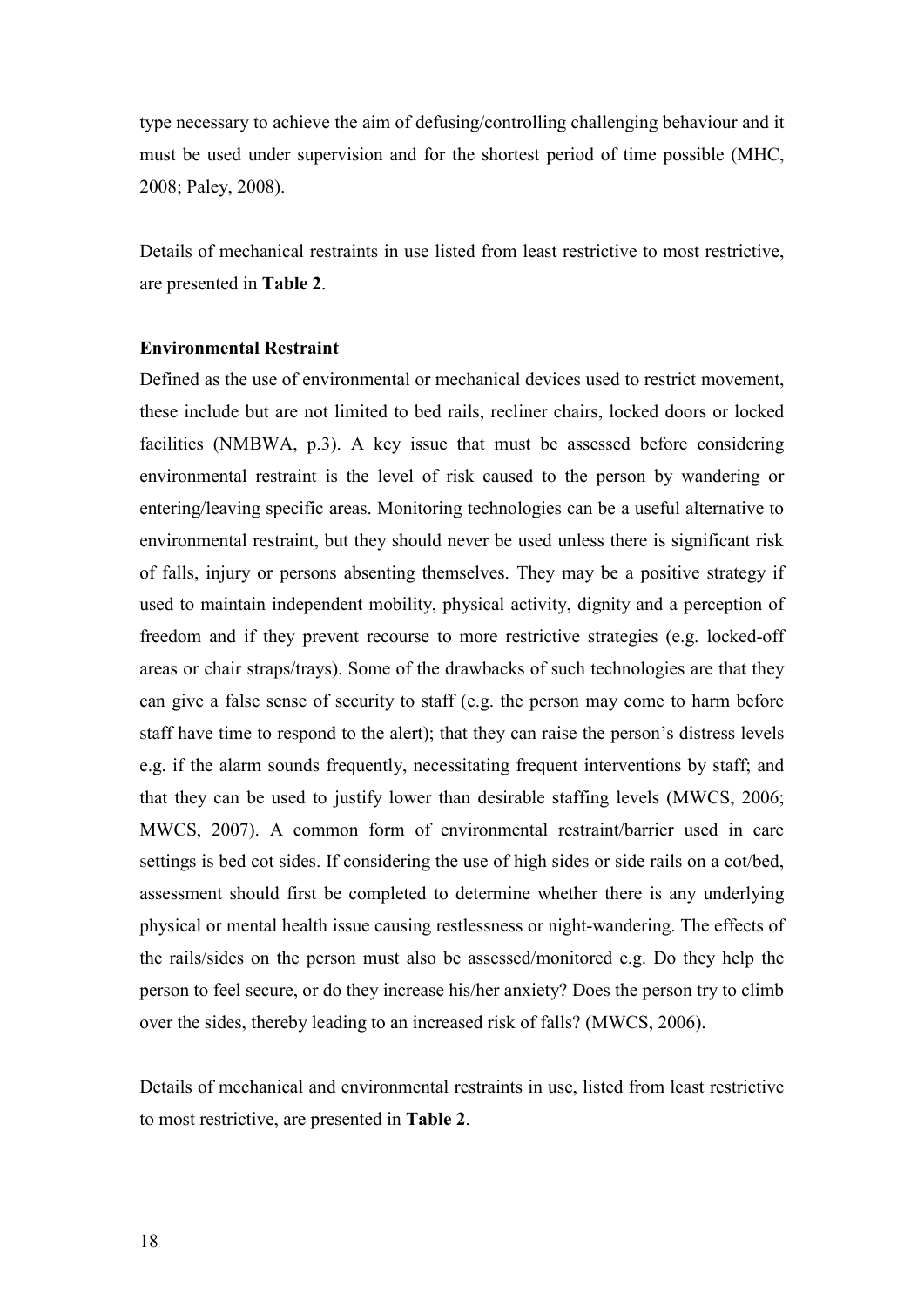#### **Table 2: Environmental & Mechanical Restraints**

#### **A Practices that track or limit free mobility (Environmental Restraints):**

Monitoring technologies e.g. personal movement sensors (within a specific area or GPS); surveillance (CCTV, baby monitors); boundary-crossing alarms fitted to doorways, windows or corridors; bed-leaving alarms and floor sensor pads.

Locked cupboards/drawers.

Delayed door opening systems.

Furniture arrangement to impede mobility.

Gates across entry points or stairs.

Locked doors e.g. keypads, double handles, high handles on doors.

#### **B Practices that restrict or prevent movement or part(s) of the body:**

Modified clothing e.g. clothing designed to be difficult to remove or to prevent access to particular body parts.

Tied/restrictive clothing i.e. clothing designed to limit movement.

Hand/finger restraints e.g. gloves, mitts.

Elbow/wrist restraints e.g. splints, gaiters, wrist cuffs.

#### **C Practices that restrict or prevent mobility and/or restrain the whole body:**  Transfer belts or child reins.

Removal of footwear, walking aid or wheelchair. Turning off powered wheelchair. Removal of aids required for communication e.g. glasses, hearing aids, communication aid. Switching off the power on a person's alternative or augmentative communication device.

Trays/tables in front of chairs/beds (except for the period of time that they are used for purposeful activities or meals).

Chair/wheelchair tilted backwards.

Cot/bed side rails or high sides for any person over 4 years of age.

Wheelchair specifications designed to restrict independent propulsion e.g. application of attendant-controlled brakes, small transit wheels when a person has the ability to self-propel.

Bus/car harness (see discussion regarding transport in the Scope of Practice section above).

Wheelchair/buggy/armchair/shower chair/toilet/ straps & harnesses.

#### **Negative Side Effects of Mechanical Restraint Use**

In addition to the crucial issues relating to the individual's human and legal rights, dignity and consent that must be considered before embarking on any strategy involving a restrictive practice (see pages 5-7 of this document for a full discussion of these factors), it is also important to consider the psychosocial and physical side effects that may result from mechanical restraint use. In a recent review of the use of restraint with people with intellectual disabilities who engage in self-injurious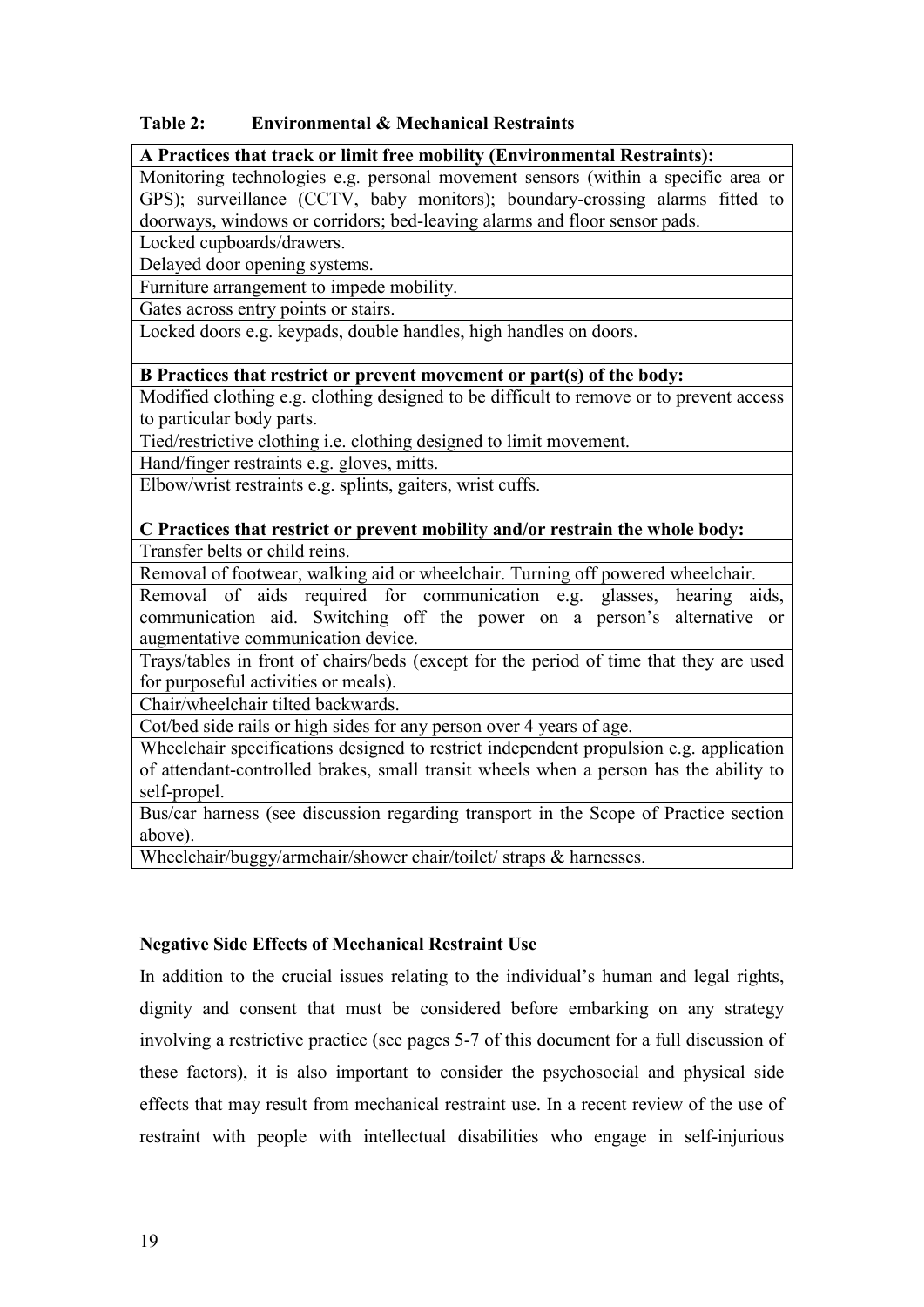behaviour, Jones et al., (2007) summarised some of the side effects commonly reported by studies in this area:

- Increased social attention gained from the wearing of a mechanical restraint can, for some individuals, serve to reinforce behaviour, thereby maintaining/increasing rates of self-injurious behaviour.
- For some individuals, the restraint may come to be seen as an escape mechanism from compulsive self-injurious behaviour. This acts against their becoming motivated to learn more appropriate/positive strategies.
- Preventing one form of self-injurious movement pattern may lead the person to develop other alternative forms of self-injurious behaviour as a replacement.
- Mechanical restraint use can lead to disruption of opportunities to engage in purposeful everyday activities, reduced interaction with others and reduced access to community places.
- Unless adequate training and monitoring is ensured, there can be a risk of incorrect or forceful application of mechanical restraints and a resultant risk of physical injury to the individual or to staff.
- Prolonged and/or regular use of mechanical restraint can lead to:
	- o muscular atrophy and shortening of tendons,
	- o demineralisation of bones,
	- o arrested motor development, and/or
	- o disuse of limbs.

Watson (2001) has referred to some additional psychological effects that can ensue from mechanical restraint use: depression cognitive decline, emotional isolation, confusion and/or agitation.

#### **Planning for Fading and Eventual Removal of Mechanical Restraints**

Restraints should only be used as short-term strategies and planning for fading of the restraint should begin from the outset, before it is ever used with the person (Paley, 2008). It may be possible to select a mechanical restraint with design components that will enable it to be faded and the level of restriction reduced easily (e.g. elbow splints with adjustable ROM or removable/gradable padding/filling).

# **Differentiating between the use of mechanical device for restraint and for postural management**

The definition of mechanical restraint adopted in these practice guidelines excludes the use of devices for therapeutic purposes relating to postural and orthopaedic needs. The application of a groin strap to manage extensor spasticity of an individual with cerebral palsy is not considered mechanical restraint. Whereas, the application of a groin strap to secure a client with reduced mobility in a chair to prevent them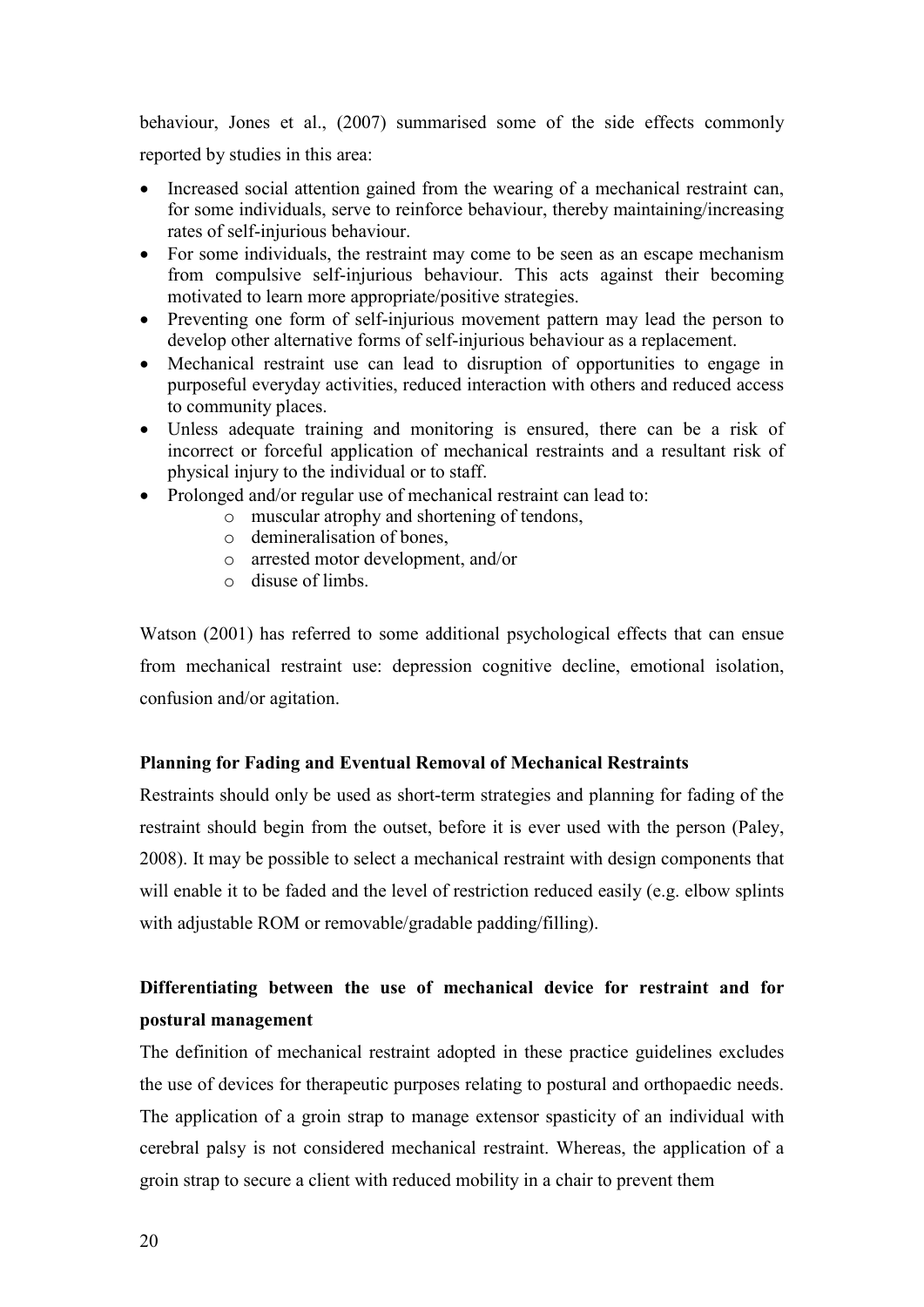wandering is a restrictive intervention as it limits their free movement through behavioural control (DHS, 2007, p.3). Other examples of mechanical devices used in postural management include wheelchairs and splints to prevent contractures. Understanding why a harness chair or splint is being requested for an individual will assist the occupational therapist determine whether the device is being proposed for postural management or to act as a restraint.

In some complex situations the individual may present with both physical and behavioural support needs for example someone with poor sitting balance may also engage in excessive rocking behaviour which increases their risk of toppling the wheelchair they sit in. Mechanical devices may be necessary to satisfy both the individual's postural and behavioural control needs, In such cases the occupational therapist must make every effort to 'separate out' these two distinct needs. This is important in determining the level and type of support required to meet the person's physical needs and what additional measures or level of restraint are being considered in response to his/her behavioural support needs.

The multi-disciplinary team should always be explicit and transparent regarding the purpose behind device use so that it can be appropriately managed and reviewed.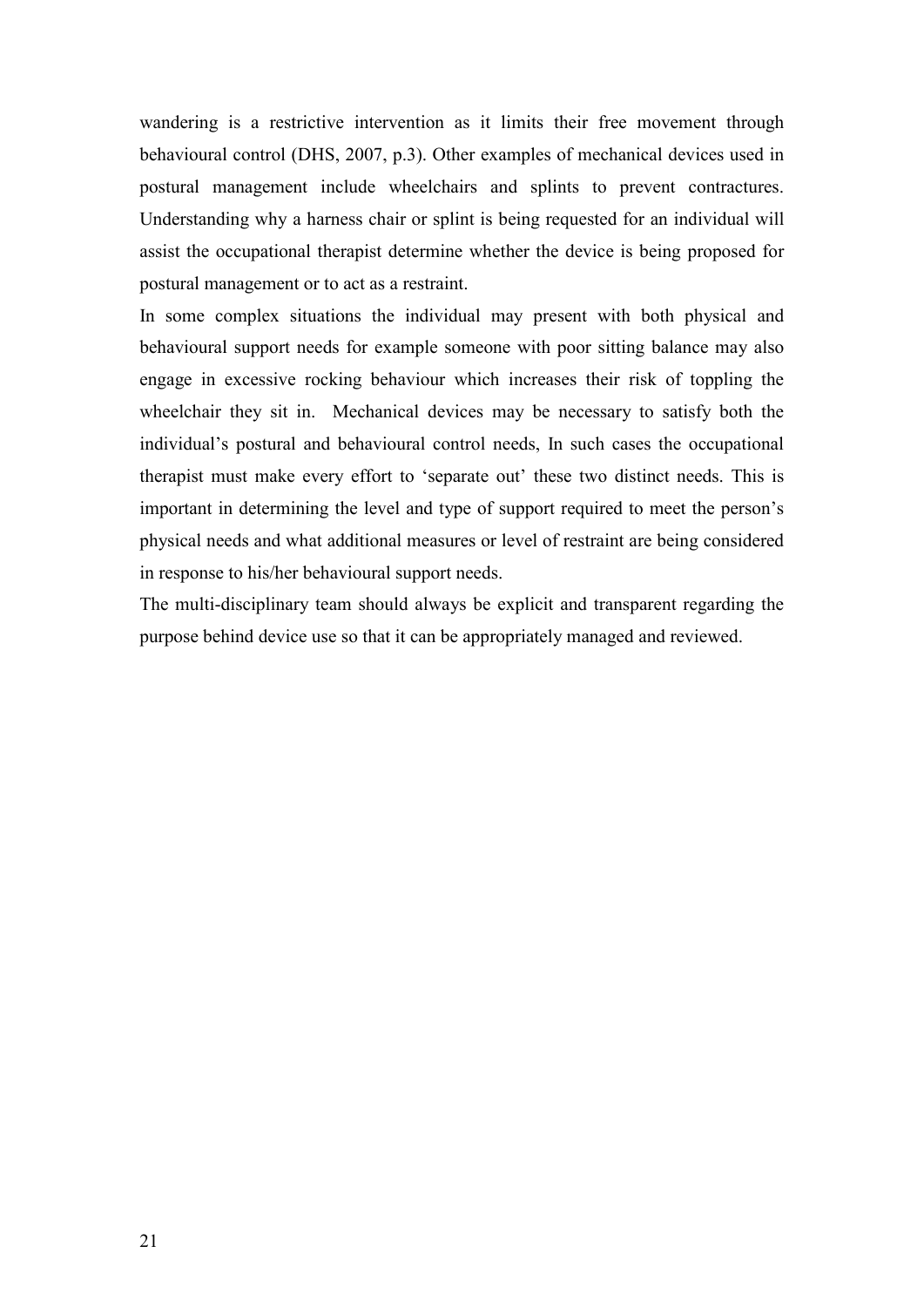### **Use of Restrictive Practices: The Process**

In this section, the guiding principles that should be followed whenever restrictive practice use is considered are applied to practice, through an outline process involving 4 key stages:

- 1. referral
- 2. assessment
- 3. plan
- 4. review & evaluation

**Figure 1** below provides a flow chart illustration of this process and includes, for each of the 4 stages, the key principles and factors to be considered and suggested steps to be followed.

It is important to clarify that, in keeping with the guiding principles outlined above (see pages 10-12); the process illustrated in this flow chart envisages a multidisciplinary team approach. No one discipline has all the skills and answers required to complete the process. The person with intellectual disabilities, his/her family and advocate(s) should also be included throughout all stages of the process. Occupational therapists and other team members should ensure that clear written records are kept of all assessments, plans and interventions made in relation to restrictive practice use, including keeping minutes and attendance lists for all meetings

### **Figure 1: Key Stages in the Process of Restrictive Practice Use**

(Note: Information in this figure is drawn from 4 key sources: MWCS, 2007; MHC, 2008; Paley, 2008; and Queensland Government, 2008)

# **Stage 1: Referral**

Issues referred to or identified by the team can generally be seen as falling into one of 3 categories:

A. Restrictive practices are being considered in advance of their use, as part of a behavioural support strategy.

B. Restrictive practice use is being considered or has already been implemented in a reactive context, as a short-term response to new or escalated behaviour patterns.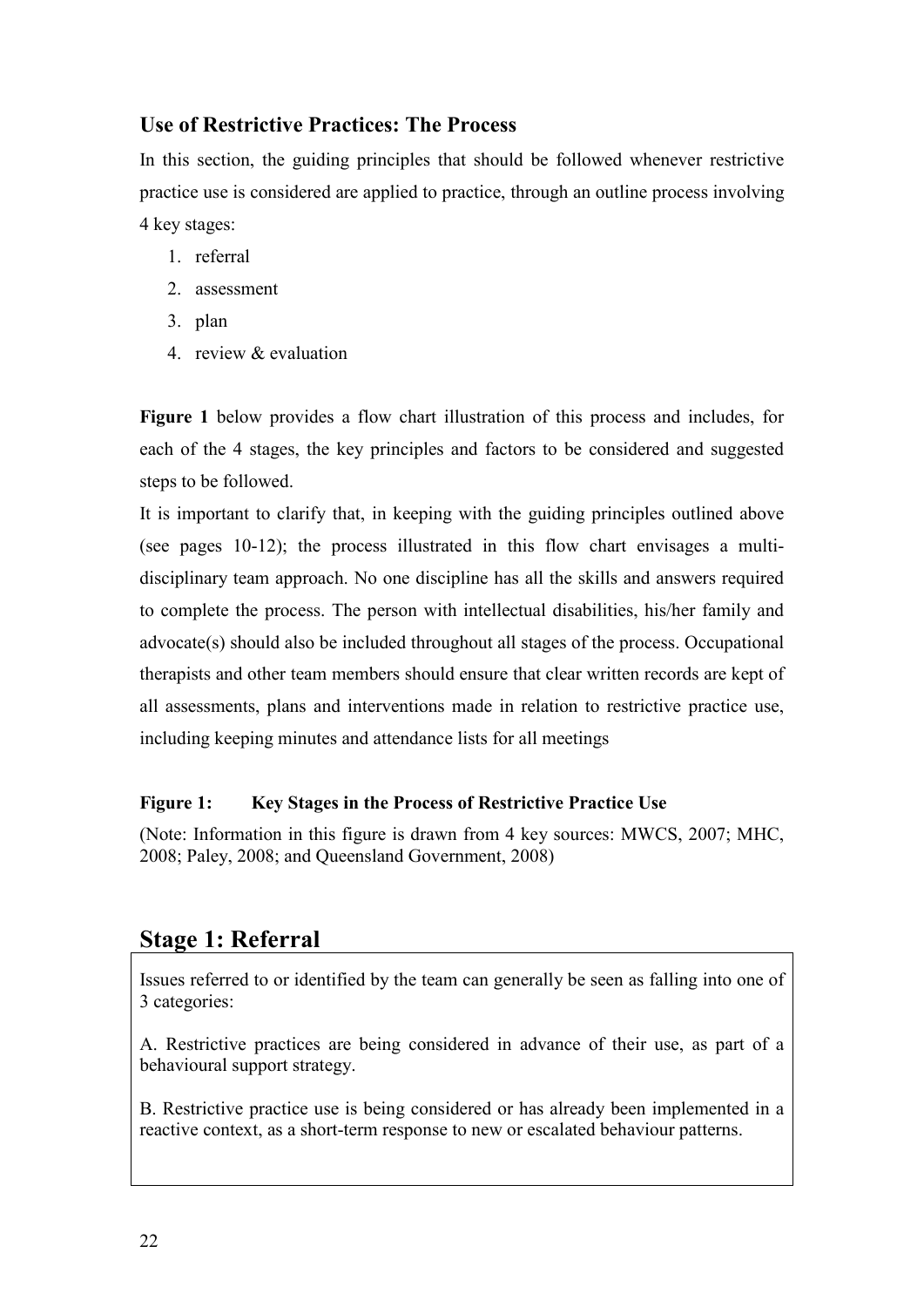Fig. 1 (Referral) Cont.

C. Restrictive practices are in use as a long-term strategy with an individual, where the person appears to have no control over their behaviour and the risk of injury to self or others is considered significant.

At this stage, it is important to identify:

- the behaviour of concern (i.e. clearly define the behaviour, when it was first observed, the environment(s) it occurs in).
- who the most appropriately qualified professionals are in this case who will be competent to complete a comprehensive assessment.
- who the people are who should be involved throughout the assessment and any ensuing decision-making (e.g. the person him/herself, family, advocate, staff who know the person well).

# **Stage 2: Assessment**

Assessment of Person and Behaviour:

- What is the capacity of the individual to give and communicate informed consent?
- What are the person's unique needs and strengths e.g. interests, communication, culture, social factors?
- What possible reasons are there for the person to be acting in the way that is causing concern?
- Are there any underlying physical problems? e.g.
- o Is he/she experiencing any pain?
- o Could it be caused by any side effects of medication?
- o Are there any infections?
- o Is there any constipation or urinary discomfort?
- o Is a dental check up warranted?
- o Is there any deterioration in hearing or vision?
- o Any hunger or thirst issues?
- o Poor sleep patterns?
- Are there any underlying psychological problems? e.g.
- o Mental health issues previously diagnosed or newly-emerging?
- o Any bereavement, grief or psychological distress?
- o Any agitation or restlessness?
- o Low self-esteem?
- o Is the behaviour resulting from poor or stressful relationships?
- o Any hallucinations/delusions?
- o Does the person have adequate contact with family/friends?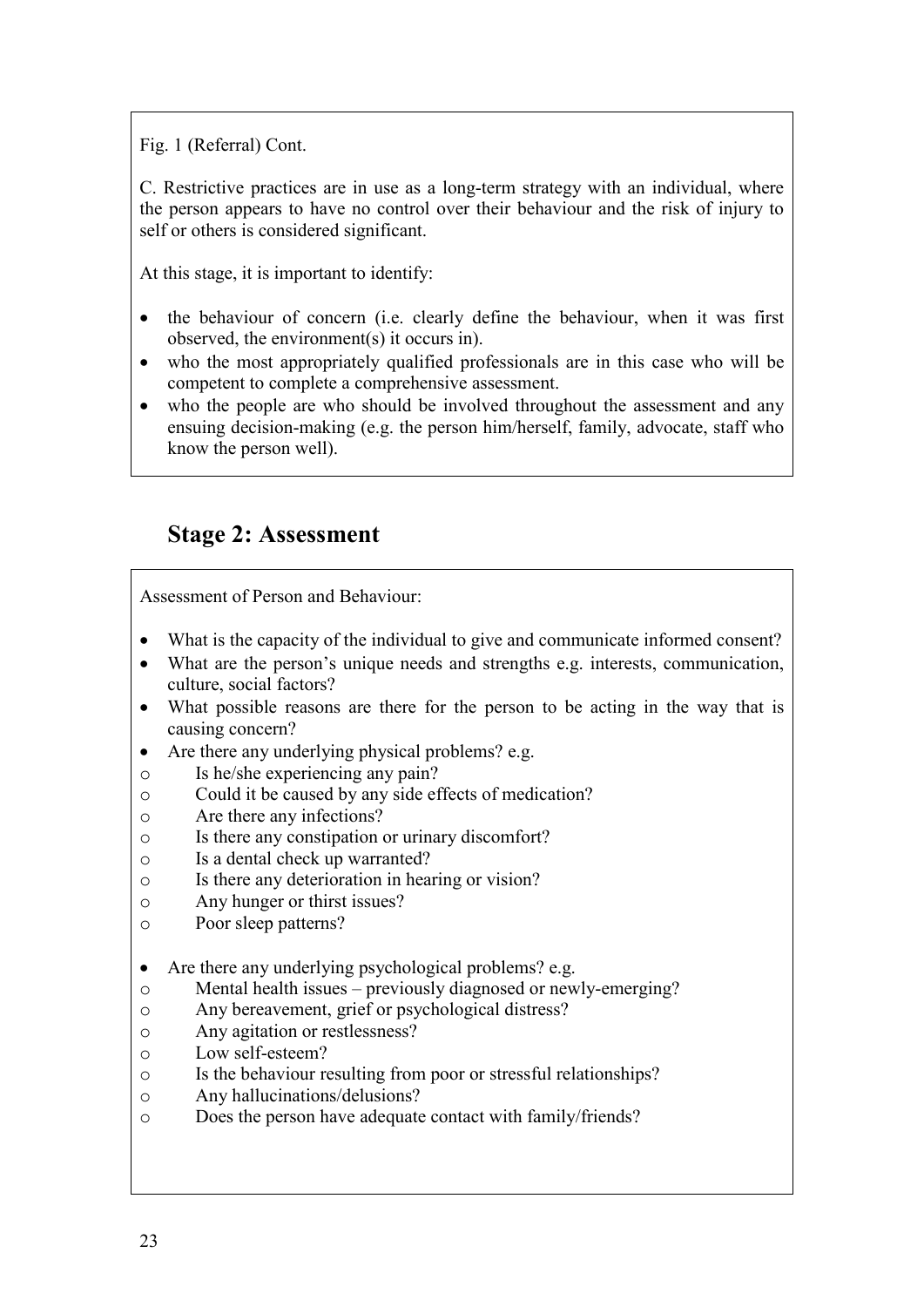Fig. 1 (Assessment) Cont.

- What information do past assessments and records provide?
- Are there service/environmental issues that may be causing or contributing to the behaviour? e.g.
- o Incompatibility between the person and his/her carers, other residents and/or environment?
- o Is the person bored or under-stimulated? Are there opportunities for engagement in meaningful activities?
- o Is the person over-stimulated or seeking to escape an unpleasant environment?
- o Is the person intimidated by others?
- o Have there been any changes to the person's daily routine
- o Does the person have an appropriate level of autonomy?
- o Does the person have adequate space and privacy to meet his/her preferences?
- o Are there any issues with high noise levels in the person's primary environments?
- o Are there sufficient staffing resources?
- o Has there been adequate and appropriate staff training?
- o Are there any issues with staff approach or communication styles?
- Does the person present with any sensory processing issues that may contribute to our understanding of the behaviour?
- Are there any patterns to the behaviour? Is the behaviour intermittent rather than constant? If so, are there any predictable signs or precursors?
- Are there any measures that, if taken early, have been found to defuse the situation, or divert the person into other activities, thereby lessening the severity or duration of the behaviours?
- How is the behaviour currently being managed?
- How is the person likely to feel/react if a restrictive practice is used?
- In the case of challenging behaviours or non-seatbelt compliance on transport:
- o Why does the person use the mode of transport in question (e.g. access to a day service)?
- o What is the duration and route of the person's regular journey(s) on this transport?
- o What is the profile of others using this transport alongside the individual?
- o What other (if any) forms of transport does the person use and how do they manage in these situations?
- o What possible explanations are there for the person's preference not to wear a seatbelt?

Assessment of Level of Risk:

• Complete a behavioural risk assessment to analyse the frequency and severity of the risk posed by the problem behaviour.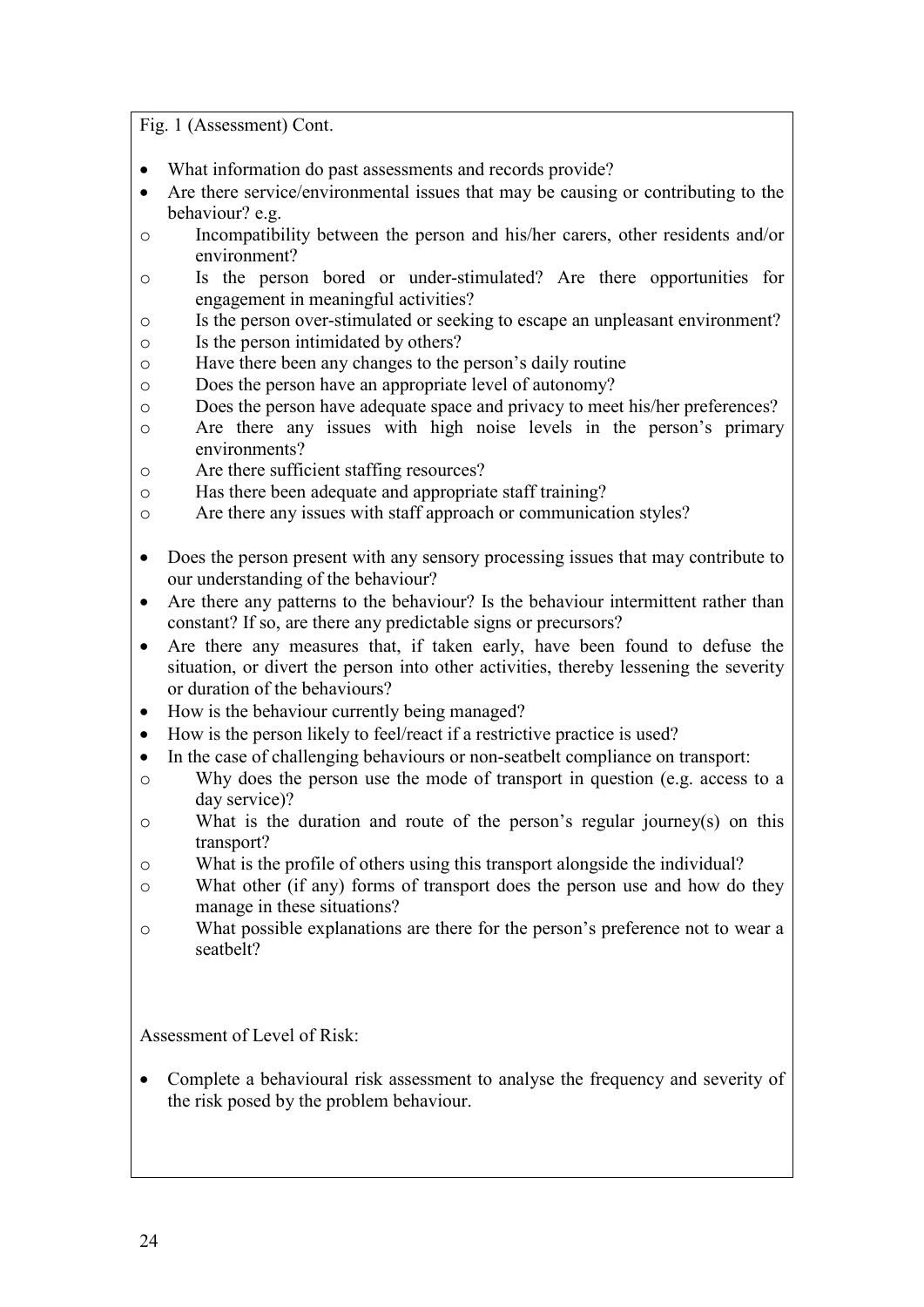Fig. 1 (Assessment) Cont.

Consideration of Alternative Strategies:

- What, if any non-restrictive strategies have be trialled in the past? To what extent were these successful or otherwise? What is the learning from these interventions? Would it be useful to trial any of these strategies again, in the same or some modified form?
- What other non-restrictive strategies is there that should be considered? Which of these can and should be trialled?

Summarise identifying least restrictive options:

Consideration of Restrictive Practices:

- A full range of non-restrictive alternative strategies should be considered and exhausted before restrictive practice use is considered.
- Restrictive practices should not to be used to ameliorate operational difficulties such as staff shortages or inadequacies in the environment.
- Use of restrictive practices should only be considered as a last resort, where a person poses an immediate threat of serious harm to self or others.
- Positive effects of using restrictive practices must outweigh both the possible negative effects and the risk posed by the problem behaviour itself.
- The restrictive practice planned should be the least restrictive and safest possible in proportion to the situation being managed.
- Under no circumstances should restrictive practices ever be used to inflict pain or humiliation on the person or as a form of punishment.
- To what extent will the use of restraint affect the person's day-to-day life and opportunities?
- What is the risk that the application of the mechanical device will reinforce the behaviour in the context that it will be used?
- How will members of the public perceive the device? What is the comparative social validity with other methods e.g. physical restraint?
- Are there any sensory issues which may affect the person's response to the device?
- Consider from the start, how the device can be faded.

### **IF RESTRICTIVE PRACTICE IS NOT GOING TO BE USED: PROCESS STOPS AT THIS POINT OR**

 **IF RESTRICTIVE PRACTICE IS GOING TO BE USED: PROGRESS THROUGH STAGES 3 & 4**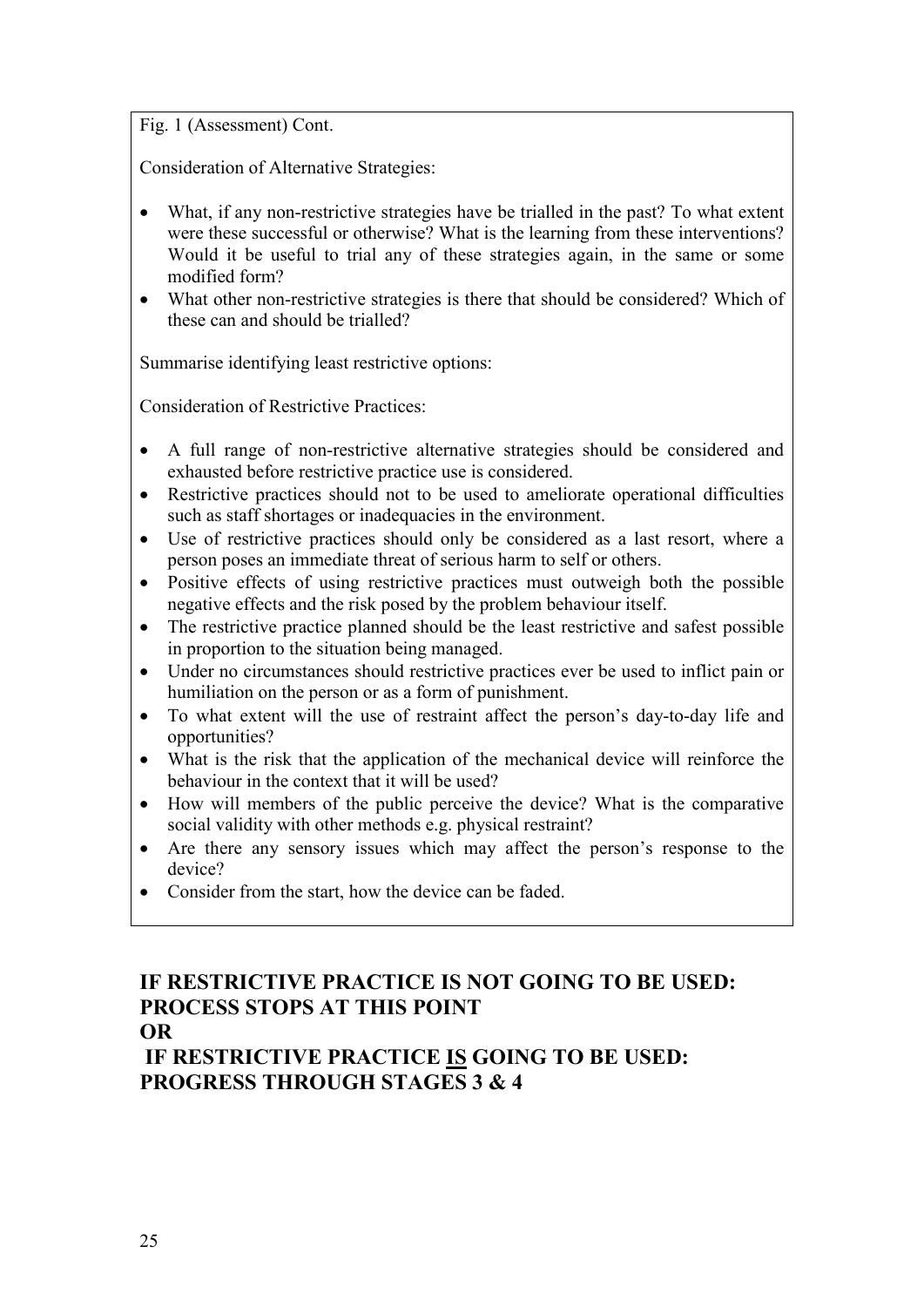# **Stage 3: Plan**

Compile a Comprehensive Individualised Plan, to include:

- A positive behaviour plan, which details use of the restrictive practice(s) in the context of a positive framework of other non-restrictive strategies.
- A plan for how the person will be provided with positive contacts and reinforcers at times when the device is not being used.
- Strategies that should be used to anticipate episodes of problem behaviour and defuse them, or divert the person into other activities thereby avoiding the need for employing restrictive practices.
- Reason for restrictive practice.
- Specific type and duration of restraint.
- Alternatives considered.
- Application procedures/guidelines.
- Guidelines for appropriate observation of the person during wear/use.
- Indication for use signs or antecedents that indicate that the restraint may be required.
- Potential long term physical or psychological effects of using mechanical restraint
- Systems for monitoring & review: both episodic (i.e. pre- and post- each use of the restraint) and overall (i.e. multi-disciplinary monitoring, safeguarding of rights through involvement of independent monitoring/ethics group).
- Review dates agreed
- Robust system for recording date, time, circumstances and outcome of each specific episode of restraint usage.
- Education and training required for staff re use of the mechanical restraint.
- How adequate support/supervision will be provided during use of restraint.
- Positive behaviour support plan (to reduce reliance on restraint).
- Plan for restrictive practice reduction (i.e. how use of the restraint will be faded, replaced with less restrictive strategies and over what timescale).
- How the plan is to be conveyed/explained to the person.

The plan should:

- Be in accordance with organisational and professional policies.
- Be in adherence to relevant legislation and guidelines.
- Identify who is responsible for each action of the plan.

# **AT THIS POINT, THE PLAN IS AGREED AND IMPLEMENTED OR**

## **IF A CLEAR PLAN CANNOT YET BE AGREED, THE TEAM UNDERTAKES FURTHER DISCUSSION AND/OR ASSESSMENT**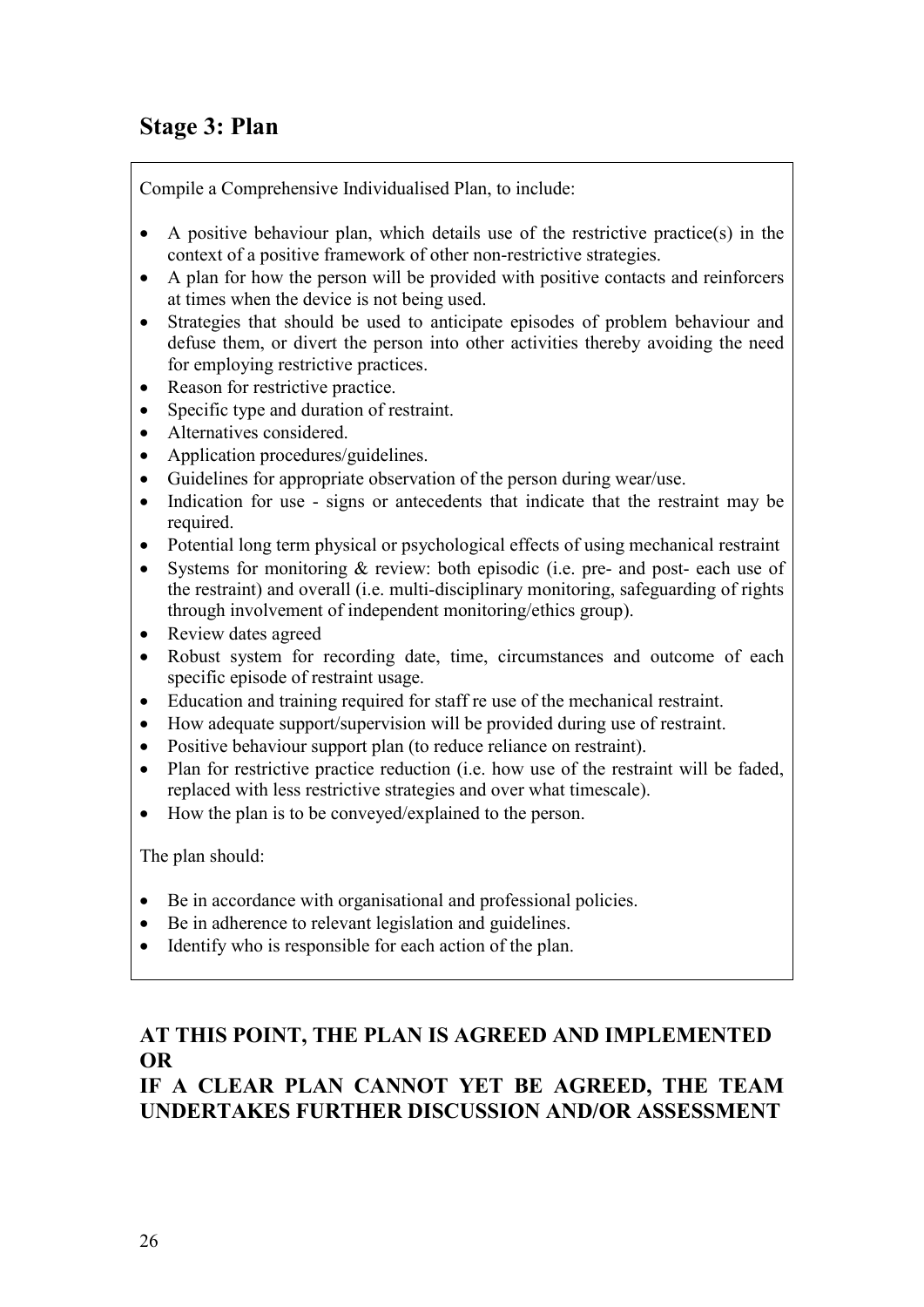# **Stage 4: Review & Evaluation**

The review should explore and answer, but not be limited to, the following questions:

- Has the person with disabilities and his/her family/advocate(s) been involved throughout the assessment, planning and review stages?
- Have all relevant disciplines been involved in the team approach?
- Has the plan been followed in all respects? If no, what aspects of the implementation have differed from the plan and what were the reasons for this?
- Have all staff who need training in the correct use of the mechanical restraint received this training and been assessed as competent?
- Have all staff received training in challenging behaviour positive support strategies?
- Does the wear/use of the mechanical restraint in any way inflict pain on the person?
- Is the mechanical restraint used as or perceived as a form of punishment?
- Does use of the mechanical restraint reinforce the targeted challenging behaviour in any way?
- To what extent is use of the mechanical restraint impacting on the person's dayto-day life? How has this impact been addressed or minimised?
- Are the recording systems sufficiently robust as to allow audit of the device use?
- Have there been any changes to the person's pattern of behaviour?
- Are there any issues requiring specific re-assessment or review?
- Is the mechanical restraint device still fit for purpose?
- Is use of the restraint still warranted and proportionate?
- Can/should the mechanical restraint be faded, in terms of its duration/frequency of usage and/or its design?
- Do the guidelines need to be amended to reflect any alterations agreed as a result of the review?

Reviews should:

- Be regular and within the time scale specified in the plan.
- Include the person with disabilities and his/her family/advocate(s).
- Be conducted by or overseen by an independent monitoring group, if available.

A date should be set for the next review.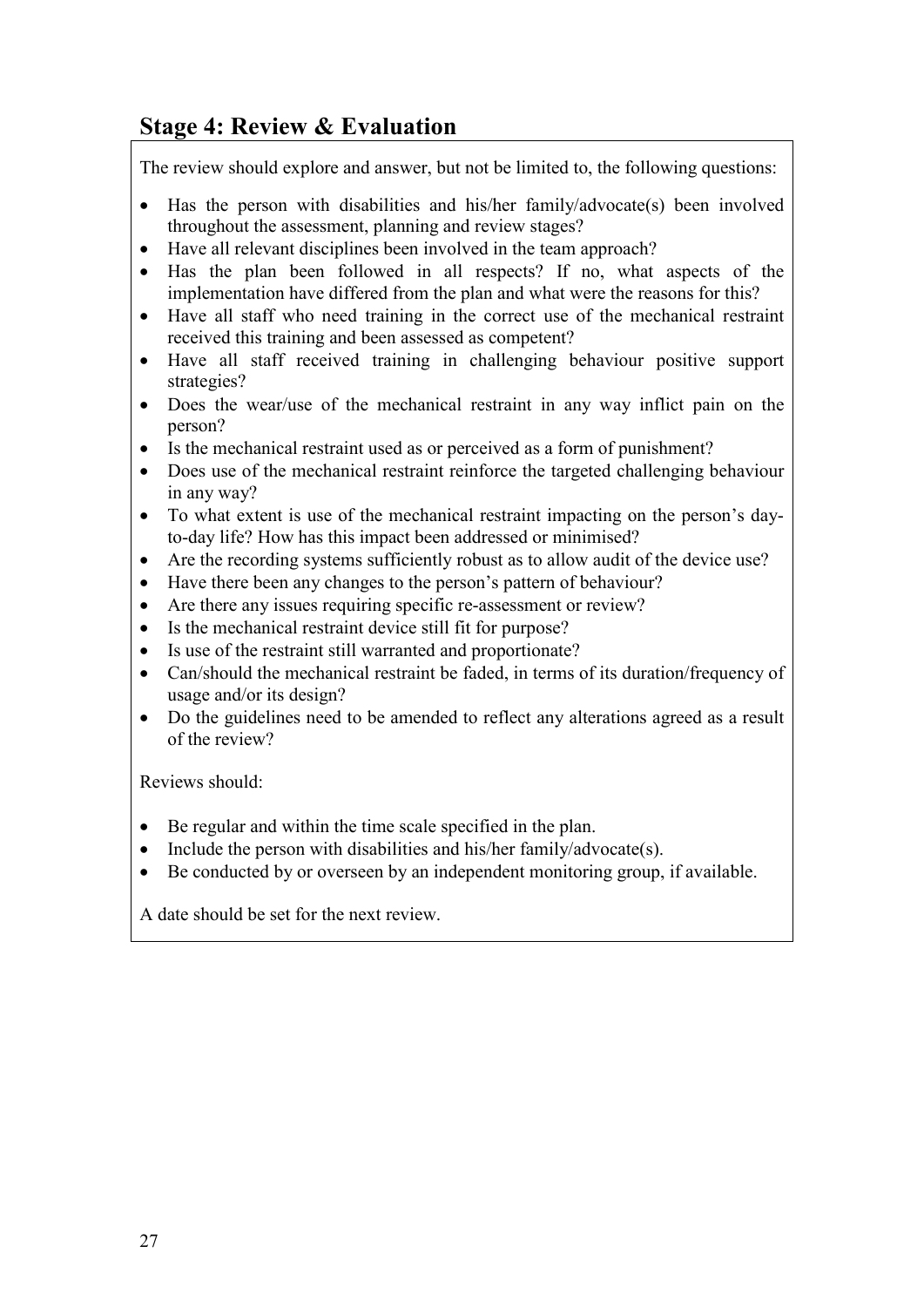### **Summary**

This professional practice guideline on the use of restrictive practices is intended to act as a reference tool for occupational therapists working in Intellectual Disability and or Autism Spectrum Disorder in Ireland. The guidelines have been developed in response to an unmet need which occupational therapists working in these areas have reported.

It is intended that these practice guidelines will aid occupational therapists in their clinical reasoning in the use of restrictive practices with their clients. This document reflects the current views, standards and legislation relating to the use of restrictive practices nationally and internationally.

As a professional practice guideline this document will change over time in response to feedback from clinicians, as well as reflecting changes in standards and legislation.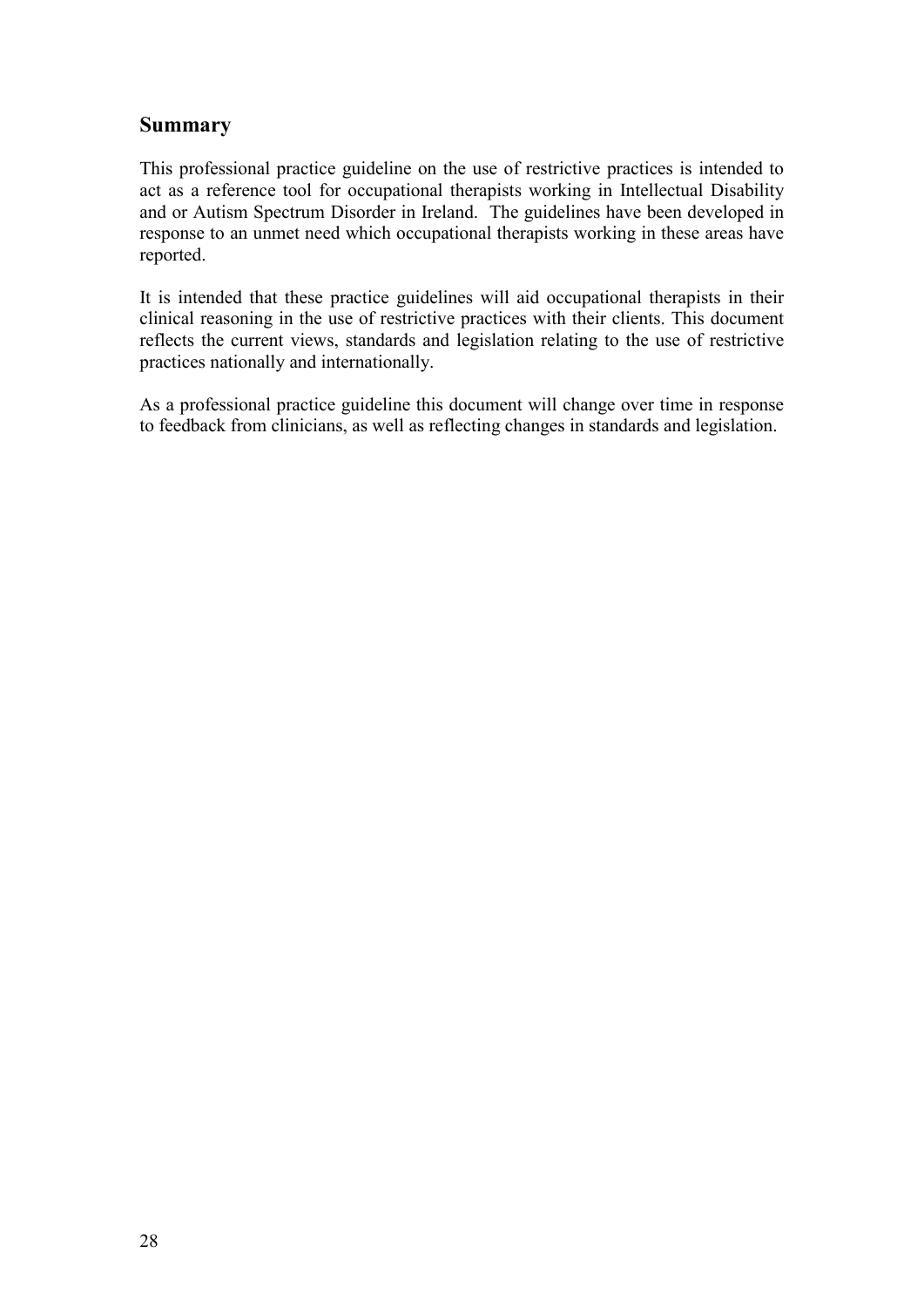#### **References**

American Occupational Therapy Association (AOTA) (2005). 'Occupational therapy code of Ethics'. *American Journal of Occupational Therapy, 59,* 639–642.

American Occupational Therapy Association (AOTA) (2008). 'Occupational therapy practice framework: domain and process (2<sup>nd</sup> Edition)'. *American Journal of Occupational Therapy*. 62, 625-688.

An Bord Altranais (2000). *Scope of Nursing and Midwifery: Practice Framework.* [Internet]. Available from: http://www.nursingboard.ie/en/publications.aspx [Accessed 12 March 2010].

Association of Occupational Therapists of Ireland AOTI) (2007). *Code of Ethics and Professional Conduct for Occupational Therapists*. Dublin: AOTI.

Christiansen, C. & Matuska, K. (2004). 'The importance of everyday activities'. In C. Christiansen & K. Matuska (Eds). *Ways of Living: Adaptive Strategies for Special Need.* Bethseda, MD: American Occupational Therapy Association Inc.

College of Occupational Therapists (COT) (2005). *Code of Ethics and Professional Conduct, Revised*. London: COT.

College of Occupational Therapists (COT) (2006). *Risk Management by the College of Occupational Therapists: Guidance 1*. London: COT.

Commission for Social Care Inspection (CSCI). (2007). *Rights, Risks and Restraint: an exploration into the use of restraints in the care of older people*. UK: CSCI.

Danquah, A., Limb, K., Chapman, M., Burke, C., Flood, A., Gore, S., Greenwood, K., Healey, K., Kerr Reid, W., Kilroy, J., Lacey, H., Malone, C., Perkin, M. & Hare. D.J. (2009). 'An investigation of factors predictive of continued self-injurious behaviour in an intellectual disability service'. *Journal of Applied Research in Intellectual Disabilities*. 22, 395–399.

Department of Health (DOH) (UK) (2002). *Guidance for Restrictive Physical Interventions: how to provide safe services for people with learning disabilities and autistic spectrum disorder*. London: DOH.

Department of Health (DOH) (UK) (2008). *Human Rights in Health: a short case introduction.* London: DOH.

Department of Human Services (DHS), State Government of Victoria (Australia) (2007). *Disability Act 2006: Restrictive Interventions Implementation Guide*.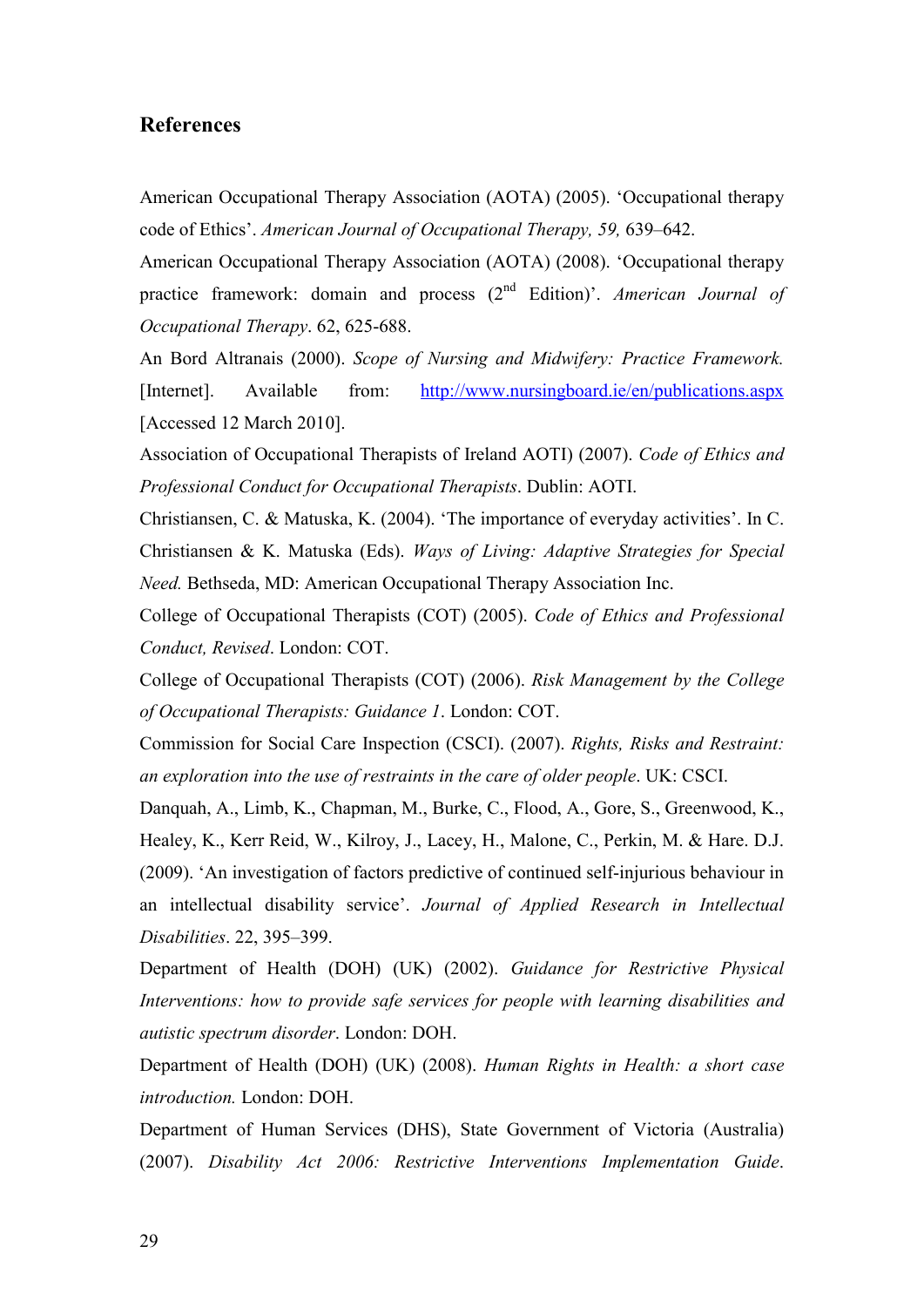[Internet]. Available from:

http://www.dhs.vic.gov.au/\_\_data/assets/word\_doc/0011/152858/osp\_restrictive\_inter ventions  $2007 \cdot \text{doc}$  [Accessed 12 March 2010].

Emerson, E., Cummings, R., Barrett, S., Hughes, H., McCool, C. & Toogood, A. (1988). 'Challenging behaviour and community services: who are the people who challenge services?' *Mental Handicap,* 16, 16–19.

Hagedorn, R. (2001). *Foundations for Practice in Occupational Therapy.* London: Churchill Livingstone.

Health Information and Quality Authority (HIQA) (2009). *National Quality Standards for Residential Care Settings for Older People in Ireland.* Dublin: HIQA.

Irish Medicines Board (IMB) (2009). *Guide to the Classification of a Medical Device.* [Internet]. Available from: http://www.imb.ie/images/uploaded/documents/ADV-G0004 Guide to the classification of a medical device v2.pdf [Accessed 12 March 2010].

Jones, E., Allen, D., Moore, K., Phillips, B. & Lowe, K. (2007). 'Restraint and selfinjury in people with intellectual disabilities: a review'. *Journal of Intellectual Disabilities*. 11 (1), 105-118.

Law Reform Commission (LRC) (2006). *Vulnerable Adults and the Law (LRC 83- 2006)*. Dublin: LRC.

Mansell, J.L. (1992). *Services for People with Learning Disabilities and Challenging Behaviour or Mental Health Needs: report of a project group*. London: HMSO.

Manville Baum, C.M. & Christiansen, C. ( 2005). In C. Christiansen, C.M. Manville Baum & J. Bass-Haugen, J. (Eds). *Occupational Therapy: Performance, Participation, and Well-Being.* Thorofare, New Jersey: Slack Inc.

Mental Health Commission (MHC) (2006a). *Mental Health Commission Rules Governing the Use of Seclusion and Mechanical Means of Bodily Restraint*. Dublin: MHC.

Mental Health Commission (MHC) (2006b). *Mental Health Commission Code of Practice on the Use of Physical Restraint in Approved Centres*. Dublin: MHC.

Mental Health Commission (MHC) (2008). *Consultation Document: Draft Code of Practice: guidance for persons working in mental health services with people with intellectual disabilities.* Dublin: MHC.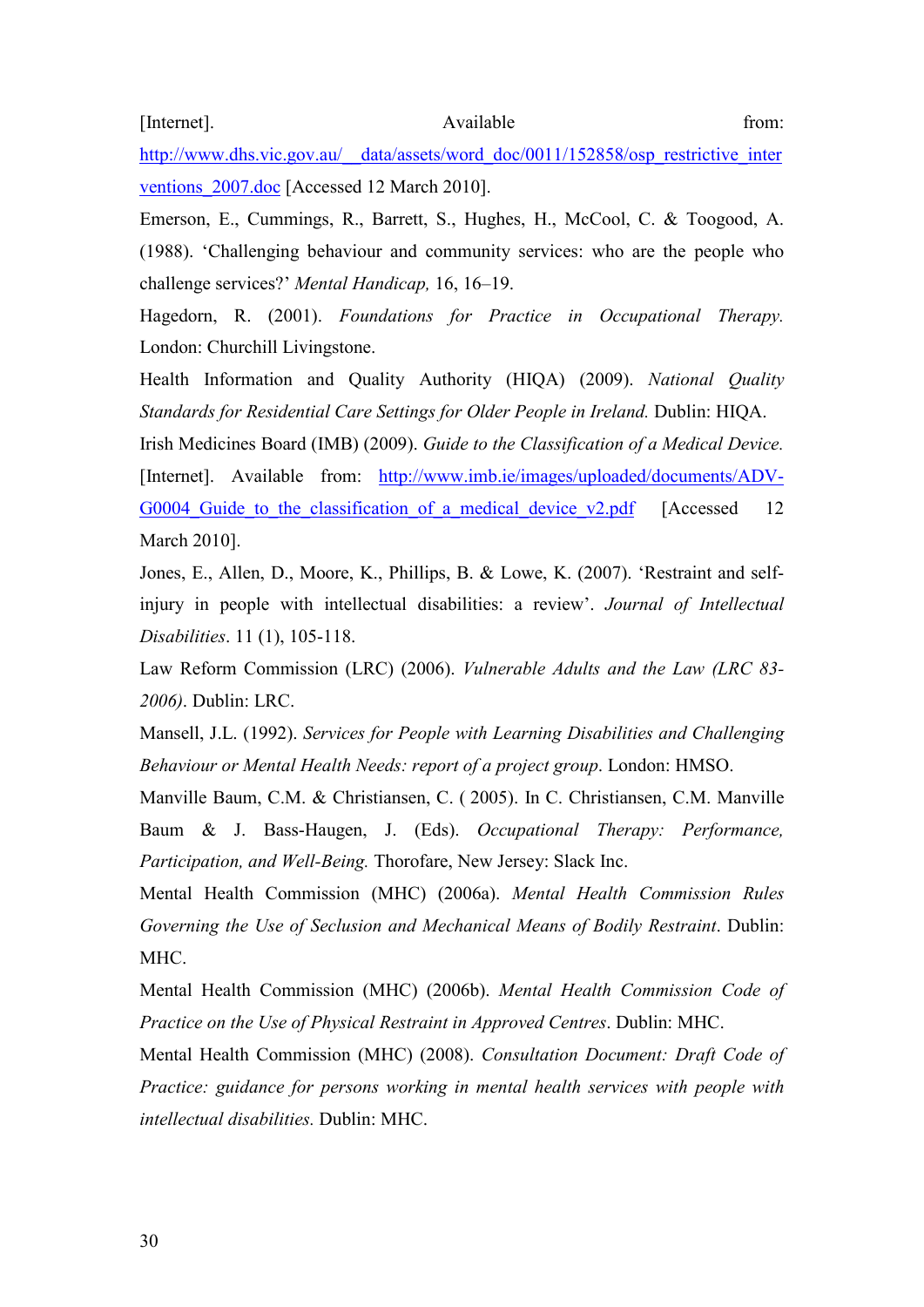Mental Health Commission (MHC) (2010). *Code of Practice: Guidance for Persons working in Mental Health Services with People with Intellectual Disabilities.* Dublin: MHC.

Mental Welfare Commission for Scotland (MWCS). (2006). *Rights, Risks and Limits to Freedom: principles and good practice guidance for practitioners considering restraint in residential settings.* Edinburgh: MWCS.

MWCS (Mental Welfare Commission for Scotland). (2007). *Safe To Wander?: principles and guidance on good practice when considering the use of wandering technologies for people with dementia and related disorders.* Edinburgh: MWCS.

National Disability Authority (NDA) (2004). *Guidelines on person centred planning in the provision of services for people with disabilities in Ireland.* Dublin: NDA.

Nurses and Midwives Board of Western Australia (NMBWA) (2009). *Guidelines for the Use of Restraint in WA.* [Internet]. Available from: http://www.nmbwa.org.au/3/2210/50/restraint\_guidelines.pm [Accessed 12 March] 2010].

Paley, S. (2008). *Use of Mechanical Devices: restrictive physical intervention: principles for practice.* London: British Institute of Learning Disabilities (BILD).

Queensland Government (2008). *Positive Futures: an integrated approach to excellence. SRSI-09: mechanical restraint.* [Internet]. Available from: http://www.disability.qld.gov.au/key-projects/positive-futures/documents/mechanicalrestraint.pdf [Accessed 12 March 2010).

Soper, G. & Thorley, C. (1996). 'Effectiveness of an occupational therapy programme based on sensory integration theory for adults with severe learning disabilities'. *British Journal of Occupational Therapy*. 59 (10), 475- 482

Health Service Executive (HSE), Association of Occupational Therapists of Ireland (AOTI) (2008) Therapy Project Office occupational therapy competencies 2008 United Nations (UN) (2006). *Convention on the Rights of Persons with Disabilities*. New York: United Nations.

Watson, R. (2001). 'Restraint: its use and misuse in the care of older people'. *Nursing Older People*. 13 (3), 21-25.